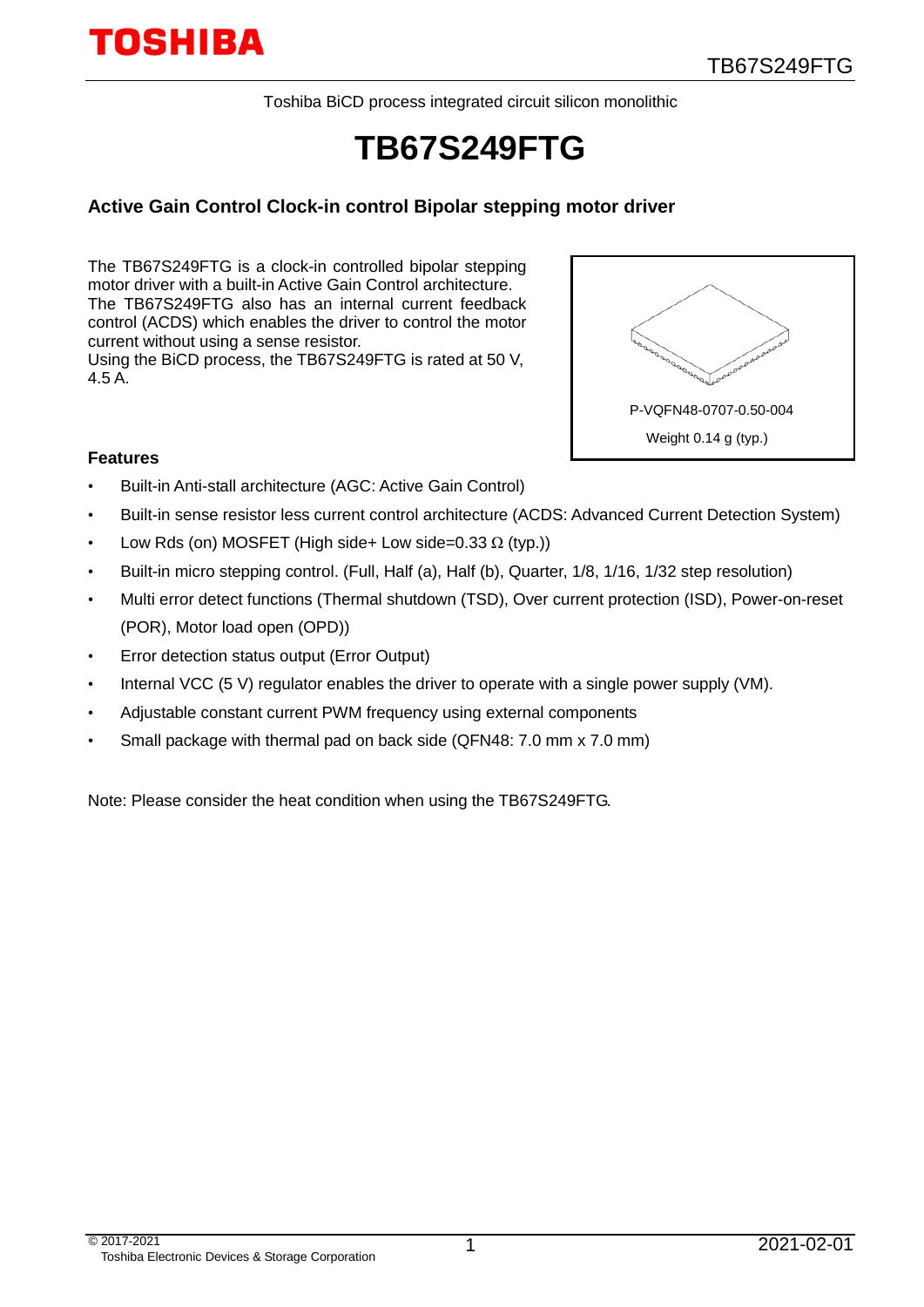## **Pin assignment**



Note: Please solder the corner pad and the rear thermal pad of the QFN package, to the GND pattern of the PCB.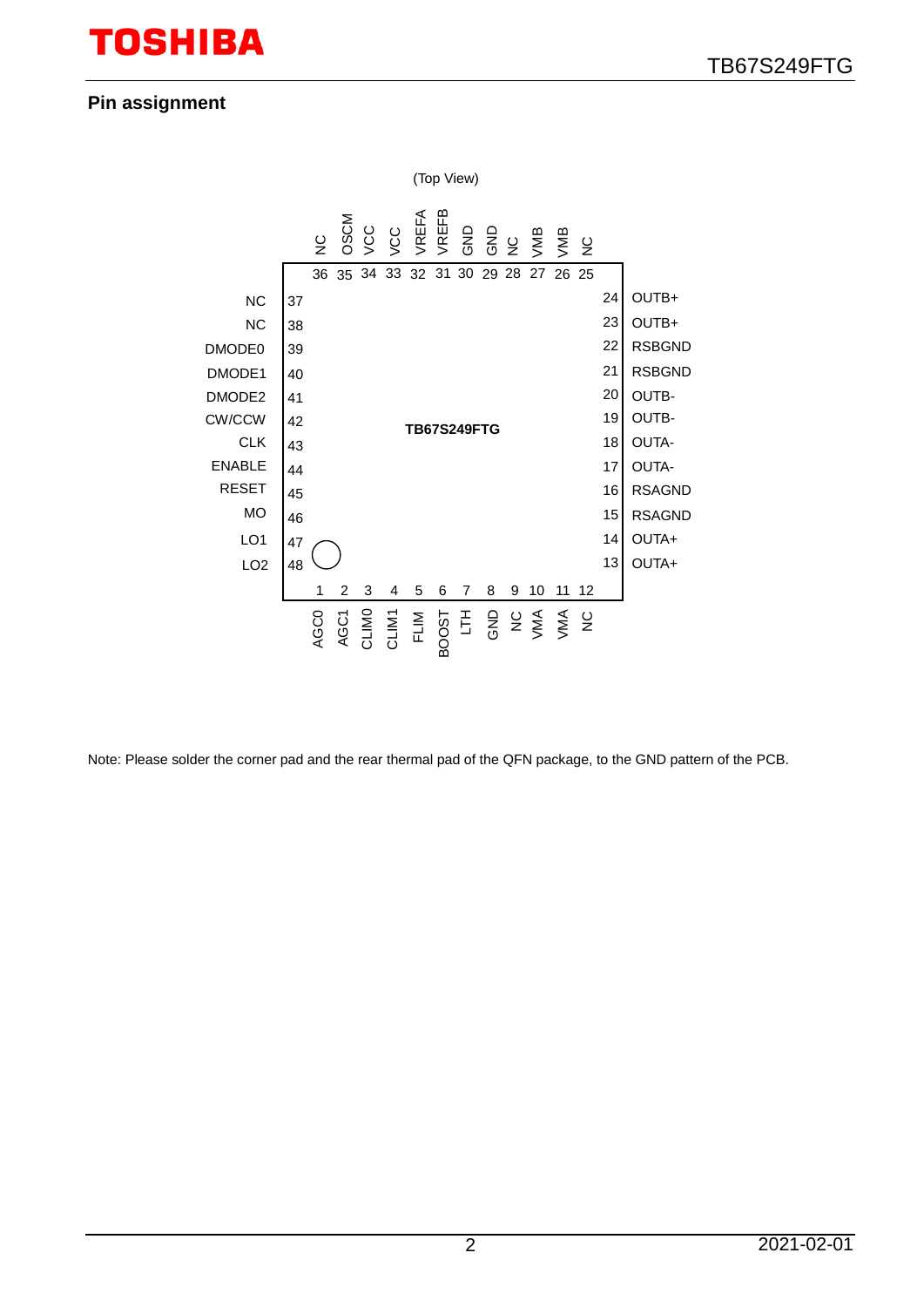#### **Pin description**

| Pin No         | Pin name        | Pin function                                          |
|----------------|-----------------|-------------------------------------------------------|
| 1              | AGC0            | Active Gain Control setup pin No.0                    |
| $\overline{c}$ | AGC1            | Active Gain Control setup pin No.1                    |
| 3              | <b>CLIMO</b>    | AGC current limiter setup pin No.0                    |
| $\overline{4}$ | CLIM1           | AGC current limiter setup pin No.1                    |
| 5              | <b>FLIM</b>     | AGC frequency limiter setup pin                       |
| 6              | <b>BOOST</b>    | AGC current boost setup pin                           |
| 7              | <b>LTH</b>      | AGC threshold setup pin                               |
| 8              | <b>GND</b>      | Ground pin                                            |
| 9              | NC              | Non connection                                        |
| 10             | VMA             | Motor power supply input pin                          |
| 11             | <b>VMA</b>      | Motor power supply input pin                          |
| 12             | <b>NC</b>       | Non connection                                        |
| 13             | OUTA+           | Ach motor output (+) pin                              |
| 14             | OUTA+           | Ach motor output (+) pin                              |
| 15             | <b>RSAGND</b>   | Ach motor power ground pin                            |
| 16             | <b>RSAGND</b>   | Ach motor power ground pin                            |
| 17             | OUTA-           | Ach motor output (-) pin                              |
| 18             | OUTA-           | Ach motor output (-) pin                              |
| 19             | <b>OUTB-</b>    | Bch motor output (-) pin                              |
| 20             | OUTB-           | Bch motor output (-) pin                              |
| 21             | <b>RSBGND</b>   | Bch motor power ground pin                            |
| 22             | <b>RSBGND</b>   | Bch motor power ground pin                            |
| 23             | OUTB+           | Bch motor output (+) pin                              |
| 24             | OUTB+           | Bch motor output (+) pin                              |
| 25             | <b>NC</b>       | Non connection                                        |
| 26             | <b>VMB</b>      | Motor power supply input pin                          |
| 27             | <b>VMB</b>      | Motor power supply input pin                          |
| 28             | <b>NC</b>       | Non connection                                        |
| 29             | <b>GND</b>      | Ground pin                                            |
| 30             | GND             | Ground pin                                            |
| 31             | <b>VREFB</b>    | Bch current threshold reference pin                   |
| 32             | <b>VREFA</b>    | Ach current threshold reference pin                   |
| 33             | <b>VCC</b>      | Internal regulator voltage monitor pin                |
| 34             | <b>VCC</b>      | Internal regulator voltage monitor pin                |
| 35             | <b>OSCM</b>     | Internal oscillator frequency monitor and setting pin |
| 36             | <b>NC</b>       | Non connection                                        |
| 37             | <b>NC</b>       | Non connection                                        |
| 38             | <b>NC</b>       | Non connection                                        |
| 39             | DMODE0          | Step resolution setting pin No.0                      |
| 40             | DMODE1          | Step resolution setting pin No.1                      |
| 41             | DMODE2          | Step resolution setting pin No.2                      |
| 42             | <b>CW/CCW</b>   | Current direction setup pin                           |
| 43             | <b>CLK</b>      | Step clock input pin                                  |
| 44             | <b>ENABLE</b>   | Motor output ON/OFF pin                               |
| 45             | <b>RESET</b>    | Electrical angle initialize pin                       |
| 46             | <b>MO</b>       | Electrical angle monitor pin                          |
| 47             | LO <sub>1</sub> | Error flag output pin No.1                            |
| 48             | LO <sub>2</sub> | Error flag output pin No.2                            |

Note: Please leave the NC pins open and do not connect any PCB pattern.

Note: For pins with the same pin name; connect the pins together at the nearest point of the driver.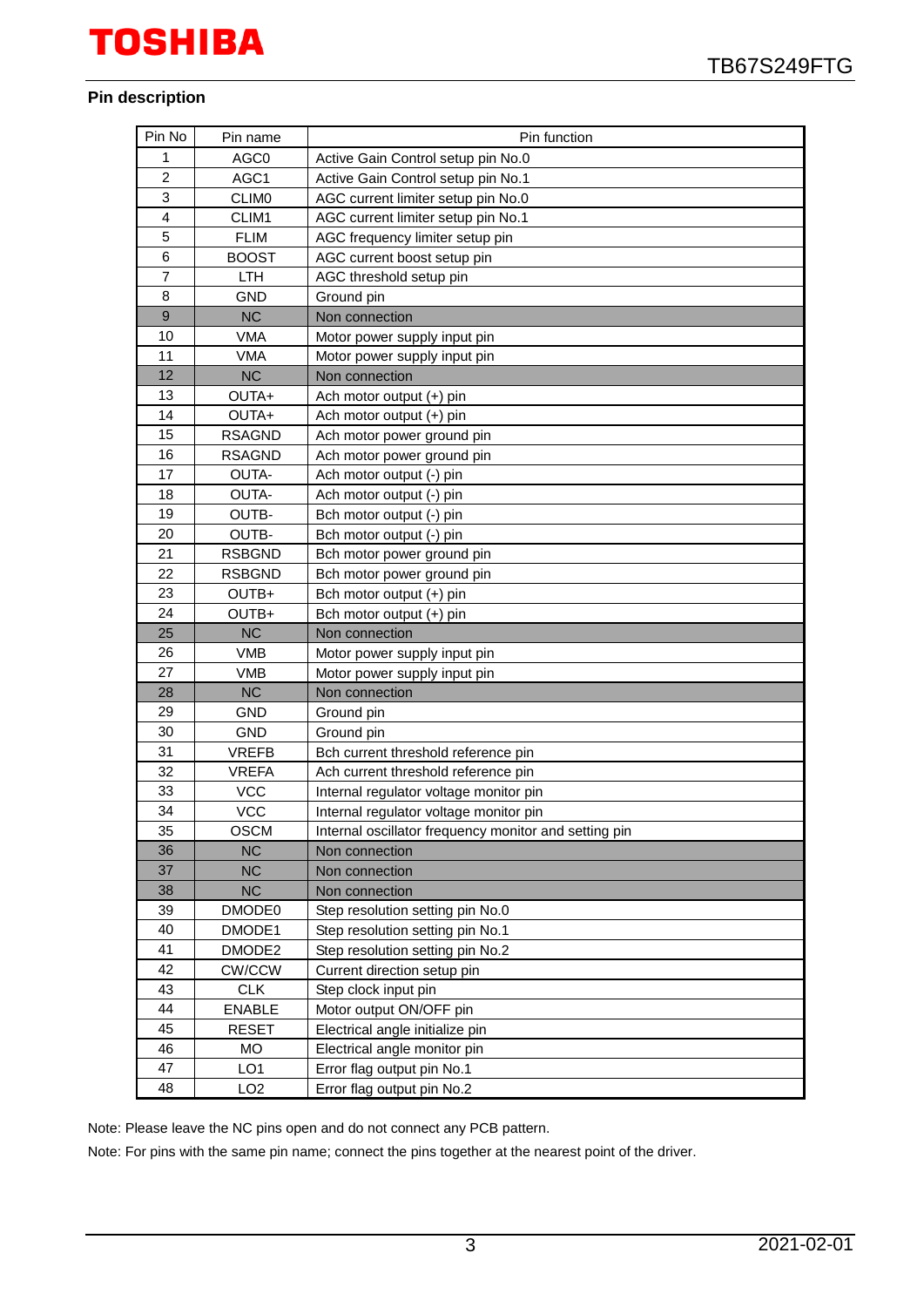### **Block diagram**



Some of the functional blocks, circuits, or constants in the block diagram may be omitted or simplified for explanatory purpose.

Note: All the grounding wires of the TB67S249FTG should run on the solder mask on the PCB and be externally terminated at only one point. Also, a grounding method should be considered for efficient heat dissipation.

Careful attention should be paid to the layout of the output, VM and GND traces, to avoid short circuits across output pins or to the power supply or ground. If such a short circuit occurs, the device may be permanently damaged.

Also, the utmost care should be taken for pattern designing and implementation of the device since it has power supply pins (VM, RS line, OUT line, and GND) through which a particularly large current may run. If these pins are wired incorrectly, an operation error may occur or the device may be destroyed.

The logic input pins must also be wired correctly. Otherwise, the device may be damaged owing to a current running through the IC that is larger than the specified current. Careful attention should be paid to design patterns and mountings.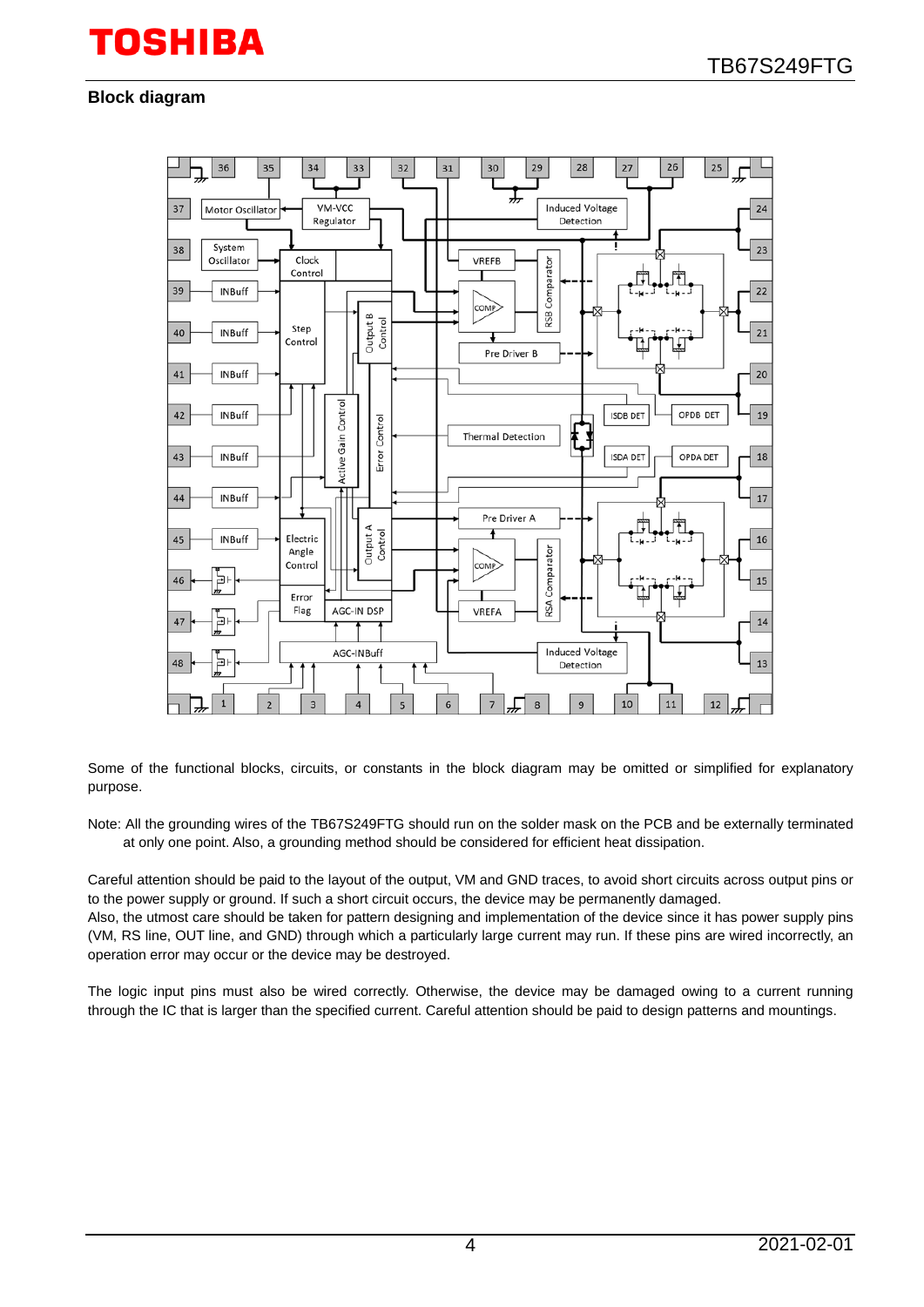

#### **Input-Output equivalent circuit** Pin name | Input-Output signal | Input-Output equivalent circuit DMODE0 Logic input pin 1 kΩ DMODE1  $\Box$ DMODE2 Logic input pin voltage CLK ENABLE  $GND \leq VIN1$  (L)  $\leq 0.8$  V **5** 100 kΩ RESET CW/CCW 2.0 V ≤ VIN1 (H) ≤ 5.5 V AGC0  $\Box$ AGC1  $\rlap{/}{\pi}$ **GND CLIM0**  $VCC$   $\Box$ CLIM1 Multi state input pin voltage 100 kΩ 1 kΩ VCC, GND, VCC-100 kΩ pull-up, or Logic input pin D-FLIM GND-100 kΩ pull-down 100 kΩ (Resistance accuracy should be within ±20 %.) BOOST 100 kΩ pull-down 500 Ω LTH (Resistance accuracy should be within ±20 %.) **D**LTH 500 Ω 77 (10 kΩ to 100 kΩ) VCC Ð Logic output pin  $\square$ . A A A LO1 Logic output pin LO2  $0 V \leq$  VOUT (L)  $\leq$  0.5 V MO 4.75 V ≤ VOUT (H) ≤ 5.25 V 77 **VCC** D ⊩ 1 kΩ OSCM<sup>D</sup> OSCM frequency range OSCM 500 Ω 0.64 MHz ≤ fOSCM ≤ 2.4 MHz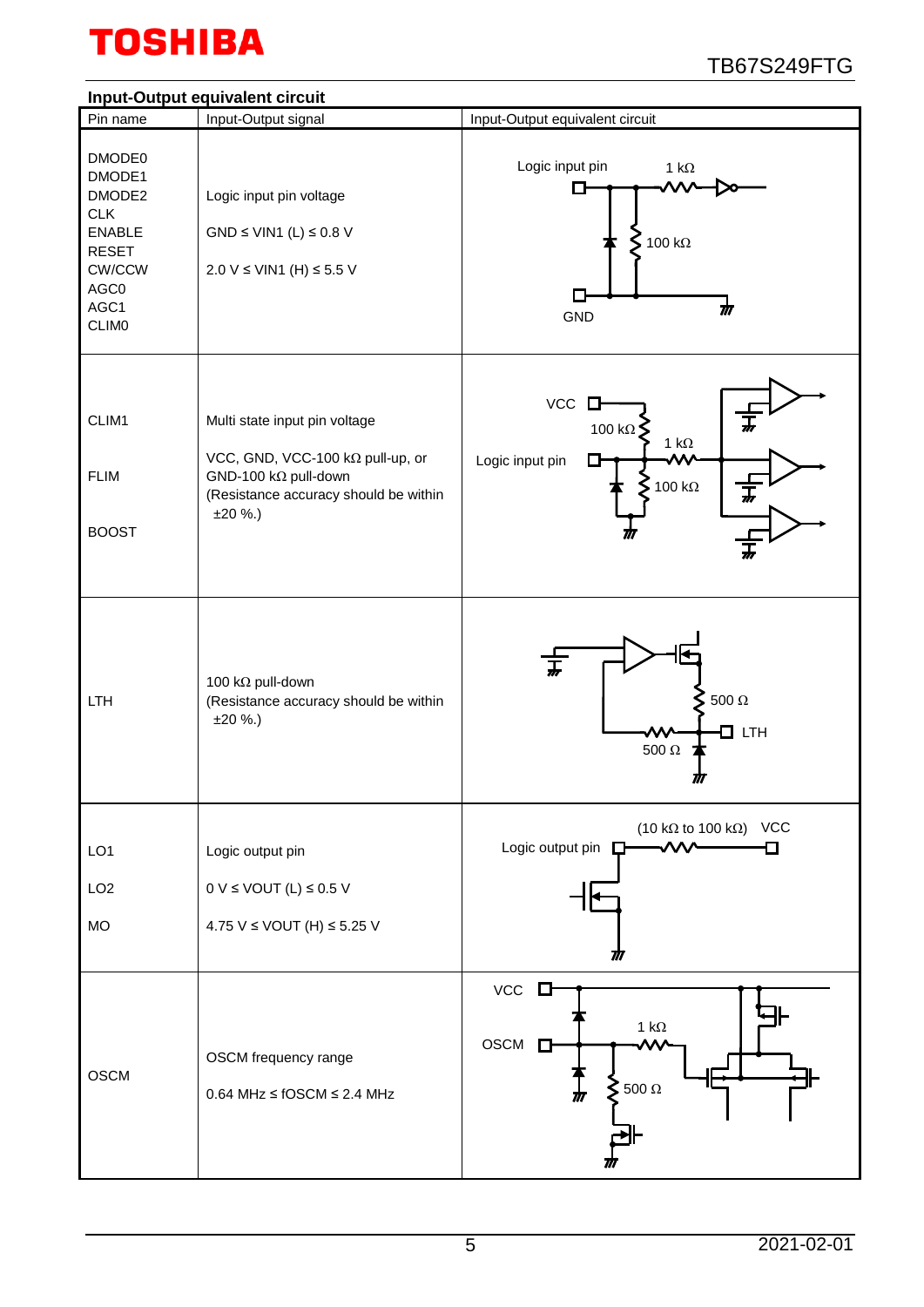| Pin name                       | Input-Output signal                                    | Input-Output equivalent circuit                                                |
|--------------------------------|--------------------------------------------------------|--------------------------------------------------------------------------------|
| <b>VCC</b><br><b>VREFA</b>     | VCC voltage range<br>$4.75$ V $\leq$ VCC $\leq$ 5.25 V | $VCC$ $\Box$<br>1 kΩ<br>W<br>VREFA <sup>D</sup><br>₩<br>M                      |
| <b>VREFB</b>                   | VREF input voltage range<br>$GND \le VREF \le 3.6 V$   | $VCC$ $\square$<br>1 $\mathsf{k}\Omega$<br>VREFB <sub>D</sub><br>۸۸.<br>m<br>ℼ |
| <b>VMA</b>                     |                                                        | $T_{VMA}$                                                                      |
| <b>VMB</b><br>OUT A+           | VM operation voltage range                             | OUTA-<br>OUTA+<br>$\Box$<br>D                                                  |
| OUT A-                         | $10 V \le VM \le 47 V$                                 | $\Box$<br>VMB                                                                  |
| OUT B+                         | Output pin voltage range<br>$10 V \le VM \le 47 V$     | <b>RSAGND</b><br>白                                                             |
| OUT B-                         |                                                        | $OUTB+$<br>OUTB-<br>◘<br>ப                                                     |
| <b>RSAGND</b><br><b>RSBGND</b> |                                                        |                                                                                |
|                                |                                                        | <b>RSBGND</b><br>$\mathcal{L}_{\mathcal{A}}$                                   |

Note: The equivalent circuit diagrams may be simplified or omitted for explanatory purposes.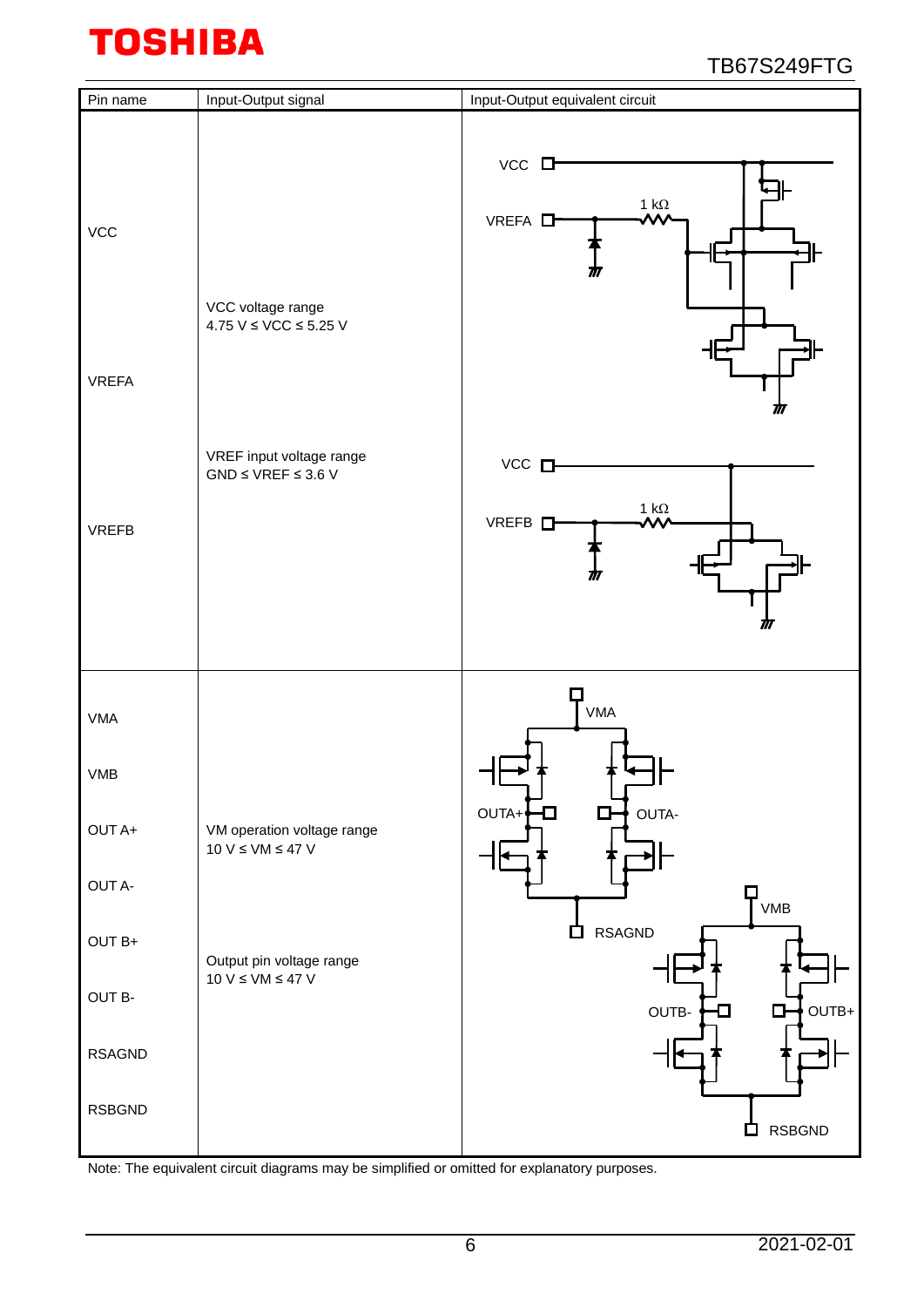## **♦Basic function of stepping motor control**

### **1. CLK function**

Each up-edge of the CLK signal shifts the current step and electrical angle of the motor. Note: Analog filter of 200 ns (±20 %) is adopted to CLK pin in the IC

| CLK | <b>Function</b>                                                |
|-----|----------------------------------------------------------------|
|     | Shifts the electrical angle and current step per each up-edge. |
|     | - (no change, maintain former state)                           |

## **2. ENABLE function**

The ENABLE pin controls the ON and OFF of the stepping motor outputs. Motor operation is started by switching ON and stopped by switching OFF. (In the state of OFF, all of the output MOSFET are turned off and become high impedance state (Hi-Z).) It is recommended to set the ENABLE pin to Low during VM power-on and power-off sequence to avoid any motor operation when VM voltage is below the operation range. And so, switching the ENABLE pin to High after VM voltage is stabilized as the actually used voltage is recommended.

| <b>ENABLE</b> | <b>Function</b>                      |
|---------------|--------------------------------------|
| High          | Motor outputs: ON (Normal operation) |
| _ow           | Motor outputs: OFF (Hi-Z)            |

## **3. CW/CCW function / Output pin function (output logic at charge starting)**

The CW/CCW pin controls the rotation direction of the stepping motor. When CW/CCW is set to High, OUT (+) outputs high and OUT (-) outputs low in Charge starting. When CW/CCW is set to Low, OUT (+) outputs Low and OUT (-) outputs High in Charge starting.

| CW/CCW    | <b>Function</b>                                                                                |
|-----------|------------------------------------------------------------------------------------------------|
| High (CW) | Clock-wise: The current of Ach leads the current of Bch by 90-degree phase difference.         |
| Low (CCW) | Counter clock-wise: The current of Bch leads the current of Ach by 90-degree phase difference. |

## **4. DMODE (step resolution setting) function**

The DMODE pins are used to set the step resolution for stepping motor operation. If all 3 pins (DMODE0, 1, and 2) are set to Low, the device goes into 'standby mode'. During 'standby mode', few internal circuits are fully shutdown to reduce power dissipation. If any of the 3 pins (DMODE0, 1, or 2) is set to High, the TB67S249FTG will reboot from standby mode. However, it will take 7.5 μs (typ.) to stabilize the internal circuit. Therefore, please wait for this warm-up period and input signals to boot up.

Note: Built-in digital filter of 1.25 μs (±20 %) is adopted to DMODE pins.

|  |  | Note: Built-in digital filter of 0.94 $\mu s$ ( $\pm$ 20 %) is adopted to DMODE pins for standby mode. |
|--|--|--------------------------------------------------------------------------------------------------------|
|--|--|--------------------------------------------------------------------------------------------------------|

| DMODE <sub>0</sub> | DMODE1 | DMODE2 | Function                                                                                 |  |  |  |  |  |
|--------------------|--------|--------|------------------------------------------------------------------------------------------|--|--|--|--|--|
| High               | High   | High   | 1/32 step resolution                                                                     |  |  |  |  |  |
| High               | High   | Low    | 1/16 step resolution                                                                     |  |  |  |  |  |
| High               | Low    | High   | 1/8 step resolution                                                                      |  |  |  |  |  |
| High               | Low    | Low    | 1/2 (b) step resolution                                                                  |  |  |  |  |  |
| Low                | High   | High   | 1/4 step resolution                                                                      |  |  |  |  |  |
| Low                | High   | Low    | 1/2 (a) step resolution                                                                  |  |  |  |  |  |
| Low                | Low    | High   | 1/1 step resolution                                                                      |  |  |  |  |  |
| Low                | Low    | Low    | Standby mode<br>(Internal oscillator circuit (OSCM) and output MOSFETs are set to 'OFF') |  |  |  |  |  |

DMODE0, 1, and 2 pins can be switched during operation. For the following step, the current of the nearest electric angle before or after switching will flow. Please refer to the application note for detailed functions.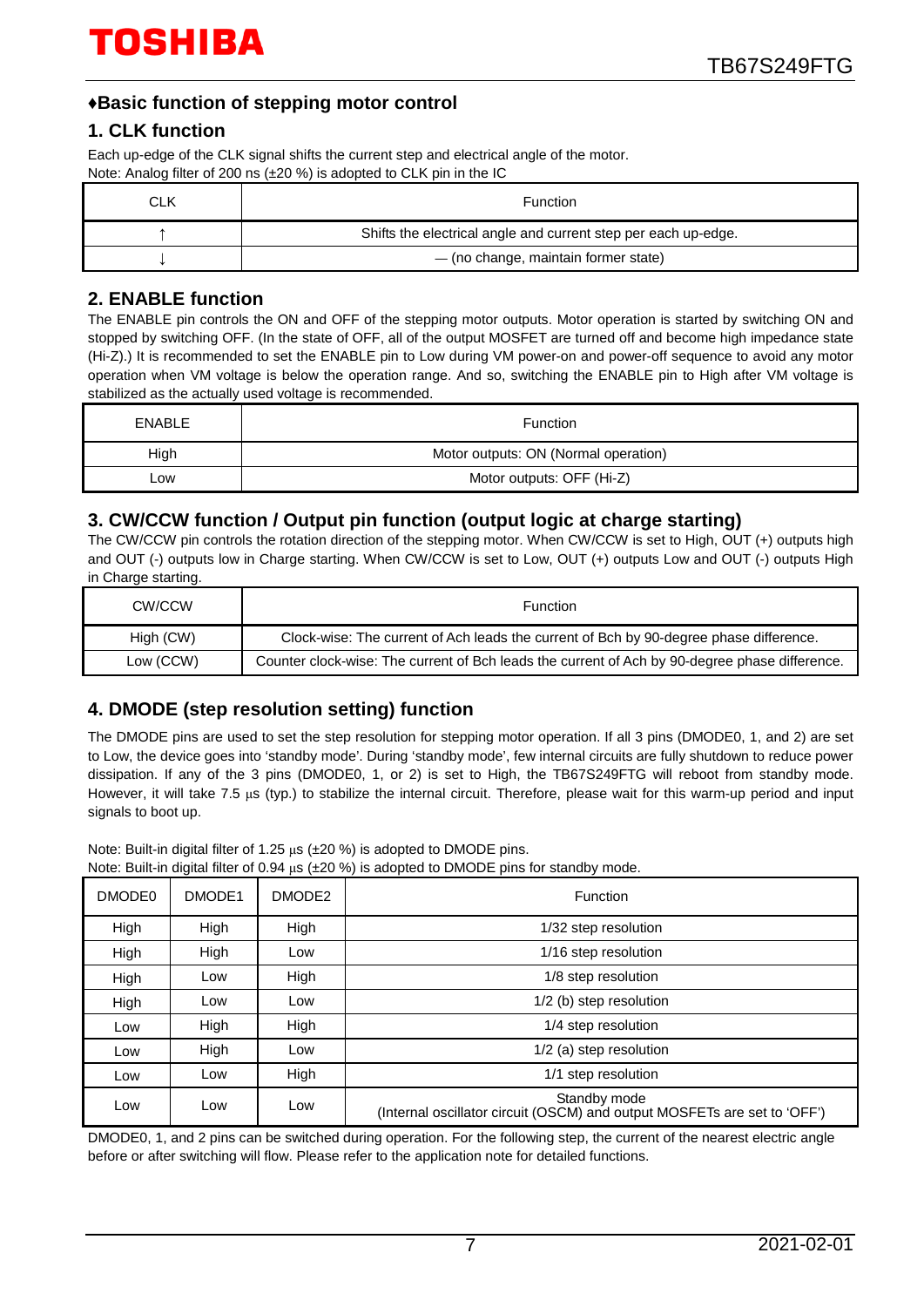## **5. RESET function**

The RESET pin initializes the internal electrical angle. Note: Built-in digital filter of 0.625 μs (±20 %) is adopted to RESET pin.

| <b>RESET</b> | Function                                  |
|--------------|-------------------------------------------|
| High         | Initializes the internal electrical angle |
| .ow          | Normal operation                          |

When the RESET pin is set to High, the current setting for each H-bridge (Ach and Bch) will be set to the value below. Also, the MO pin outputs Low level when the electrical angle corresponds to the initial value.

| Step resolution      | Ach current | <b>Bch current</b> | Electrical angle |
|----------------------|-------------|--------------------|------------------|
| 1/32 step setting    | 71 %        | 71 %               | $45^{\circ}$     |
| 1/16 step setting    | 71 %        | 71 %               | $45^{\circ}$     |
| 1/8 step setting     | 71 %        | 71 %               | $45^{\circ}$     |
| 1/2 (b) step setting | 71 %        | 71 %               | $45^\circ$       |
| 1/4 step setting     | 71 %        | 71 %               | $45^{\circ}$     |
| 1/2 (a) step setting | 100 %       | 100 %              | $45^{\circ}$     |
| 1/1 step setting     | 100 %       | 100 %              | $45^{\circ}$     |

## **6. MO (Monitor output: electrical angle monitor) function**

MO pin outputs an internal initial electrical angle as a signal. The MO is an open drain type pin; therefore, to use the function properly, please pull up the MO output to VCC. (The pull-up resistor value should be set between 10 kΩ and 100 kΩ.) The pin level is high impedance (Hi-Z) during the normal operation (internal MOSFET is turned off and pin voltage is VCC). And when the internal electrical angle is equal to the initial angle, the pin level will be Low (internal MOSFET is turned ON) as shown below.

| МO         | Function                                        |
|------------|-------------------------------------------------|
| VCC (Hi-Z) | Electrical angle is not at the initial position |
| -ow        | Electrical angle is at the initial position     |

Note: Hi-Z: High impedance state



Note: The equivalent circuit diagrams may be simplified or some parts of them may be omitted for explanatory purposes.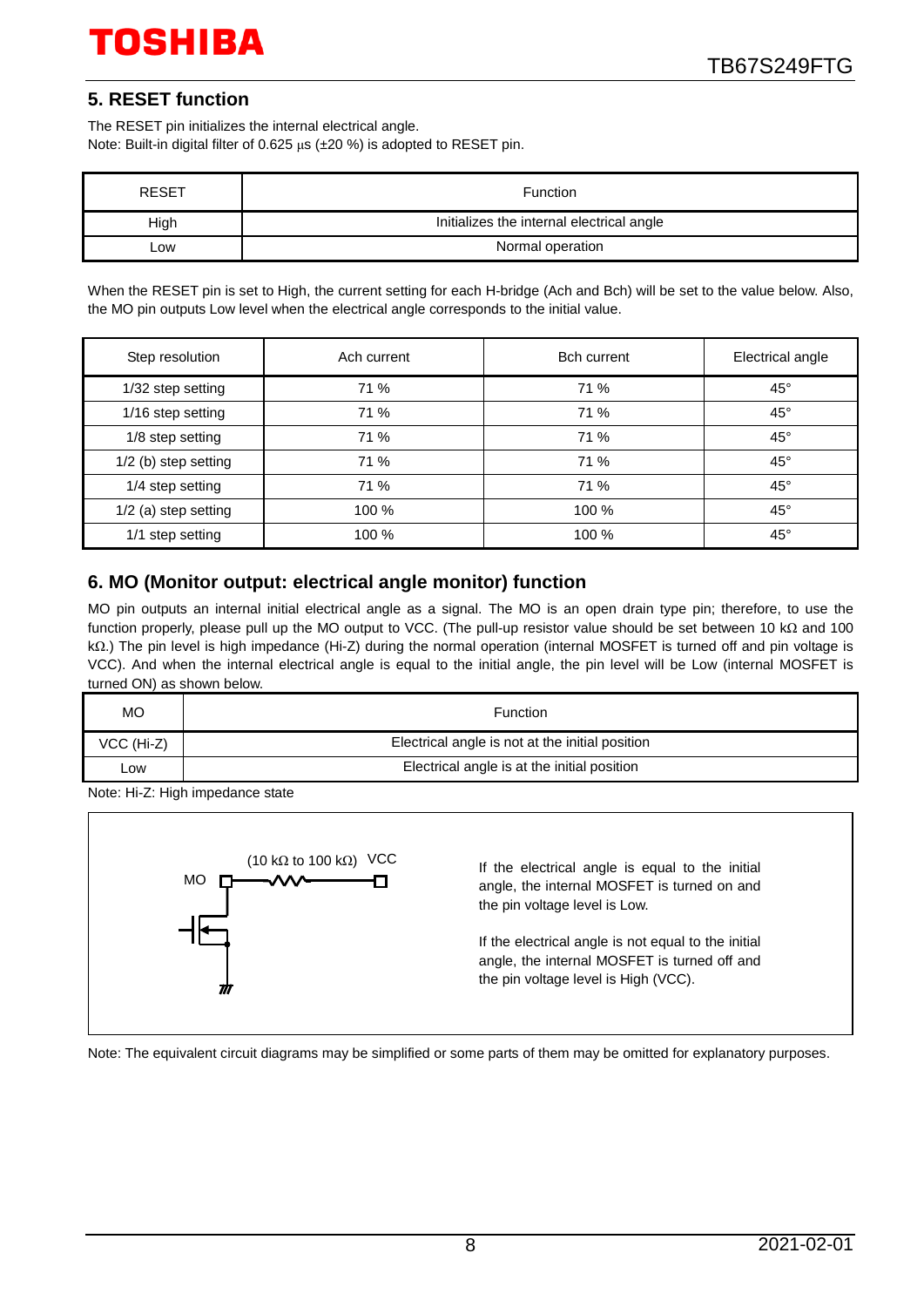

#### **Step resolution and set current (Electric angle: 0 to 180°)**

| Electrical           | <b>STEP</b>      |                | IOUTA(%) IOUTB(%) | $1/32$ step  | $1/16$ step | $1/8$ step   | 1/4 step | $1/2(b)$ step | $1/2(a)$ step | 1/1 step |
|----------------------|------------------|----------------|-------------------|--------------|-------------|--------------|----------|---------------|---------------|----------|
| angle<br>$0^{\circ}$ | $\mathbf{1}$     | $+100$         | $\mathbf 0$       | v            | v           | v            | v        | v             | $\checkmark$  |          |
|                      | $\sqrt{2}$       | $+100$         | $^{\rm +5}$       | v            |             |              |          |               |               |          |
|                      | $\mathbf 3$      | $+100$         | $+10$             | v            | v           |              |          |               |               |          |
|                      | $\sqrt{4}$       | $+99$          | $+15$             | v            |             |              |          |               |               |          |
|                      | $\sqrt{5}$       | $+98$          | $+20$             | v            | v           | v            |          |               |               |          |
|                      | $\,6\,$          | $+97$          | $+25$             | v            |             |              |          |               |               |          |
|                      | $\boldsymbol{7}$ | $+96$          | $+29$             | v            | v           |              |          |               |               |          |
|                      | 8                | $+94$          | $+34$             | v            |             |              |          |               |               |          |
|                      | 9                | $+92$          | $+38$             | V            | v           | v            | (Note2)  |               |               |          |
|                      | 10               | $+90$          | $+43$             | v            |             |              |          |               |               |          |
|                      | 11               | $+88$          | $+47$             | v            | v           |              |          |               |               |          |
|                      | 12               | $+86$          | $+52$             | v            |             |              |          |               |               |          |
|                      | 13               | $+83$          | $+56$             | v            | v           | v            |          |               |               |          |
|                      | 14               | $+80$          | $+60$             | v            |             |              |          |               |               |          |
|                      | 15               | $+77$          | $+63$             | v            | v           |              |          |               |               |          |
|                      | 16               | $+74$          | $+67$             | v            |             |              |          |               |               |          |
| $45^\circ$           | 17               | $+71$          | $+71$             | v            | v           | v            | v        | v             | (Note1)       | (Note1)  |
|                      | 18               | $+67$          | $+74$             | $\checkmark$ |             |              |          |               |               |          |
|                      | 19               | $+63$          | $+77$             | v            | v           |              |          |               |               |          |
|                      | 20               | $+60$          | $+80$             | v            |             |              |          |               |               |          |
|                      | 21               | $+56$          | $+83$             | v            | v           | v            |          |               |               |          |
|                      | 22               | $+52$          | $+86$             | v            |             |              |          |               |               |          |
|                      | 23               | $+47$          | $+88$             | v            | v           |              |          |               |               |          |
|                      | 24               | $+43$          | $+90$             | v            |             |              |          |               |               |          |
|                      | 25               | $+38$          | $+92$             | v            | v           | v            | (Note2)  |               |               |          |
|                      | 26               | $+34$          | $+94$             | v            |             |              |          |               |               |          |
|                      | 27               | $+29$          | $+96$             | v            | v           |              |          |               |               |          |
|                      | 28               | $+25$          | $+97$             | v            |             |              |          |               |               |          |
|                      | 29               | $+20$          | $+98$             | v            | v           | v            |          |               |               |          |
|                      | 30               | $+15$          | $+99$             | v            |             |              |          |               |               |          |
|                      | 31               | $+10$          | $+100$            | v            | v           |              |          |               |               |          |
|                      | 32               | $+5$           | $+100$            | v            |             |              |          |               |               |          |
| $90^{\circ}$         | 33               | $\pmb{0}$      | $+100$            | v            | v           | v            | v        | v             | $\checkmark$  |          |
|                      | 34               | $-5$           | $+100$            | v            |             |              |          |               |               |          |
|                      | 35               | $-10$          | $+100$            | v            | v           |              |          |               |               |          |
|                      | 36               | $-15$          | $+99$             | v            |             |              |          |               |               |          |
|                      | 37               | $-20$<br>$-25$ | $+98$             | v            | v           | v            |          |               |               |          |
|                      | 38               | $-29$          | $+97$             | v            |             |              |          |               |               |          |
|                      | 39<br>40         | $-34$          | $+96$<br>$+94$    | v            | v           |              |          |               |               |          |
|                      | 41               | $-38$          | $+92$             | v            |             |              | (Note2)  |               |               |          |
|                      | 42               | $-43$          | $+90$             | v<br>V       | v           | $\checkmark$ |          |               |               |          |
|                      | 43               | $-47$          | $+88$             | v            | v           |              |          |               |               |          |
|                      | 44               | $-52$          | $+86$             | v            |             |              |          |               |               |          |
|                      | 45               | $-56$          | $+83$             | v            | v           | v            |          |               |               |          |
|                      | 46               | $-60$          | $+80$             | v            |             |              |          |               |               |          |
|                      | 47               | $-63$          | $+77$             | v            | v           |              |          |               |               |          |
|                      | 48               | $-67$          | $+74$             | v            |             |              |          |               |               |          |
| 135°                 | 49               | $-71$          | $+71$             | v            | v           | v            | v        | $\checkmark$  | (Note1)       | (Note1)  |
|                      | 50               | $-74$          | $+67$             | v            |             |              |          |               |               |          |
|                      | 51               | $-77$          | $+63$             | $\checkmark$ | v           |              |          |               |               |          |
|                      | 52               | $-80$          | $+60$             | v            |             |              |          |               |               |          |
|                      | 53               | $-83$          | $+56$             | v            | v           | v            |          |               |               |          |
|                      | 54               | $-86$          | $+52$             | $\checkmark$ |             |              |          |               |               |          |
|                      | 55               | $-88$          | $+47$             | v            | v           |              |          |               |               |          |
|                      | 56               | $-90$          | $+43$             | v            |             |              |          |               |               |          |
|                      | 57               | $-92$          | $+38$             | v            | v           | v            | (Note2)  |               |               |          |
|                      | 58               | $-94$          | $+34$             | v            |             |              |          |               |               |          |
|                      | 59               | $-96$          | $+29$             | v            | v           |              |          |               |               |          |
|                      | 60               | $-97$          | $+25$             | v            |             |              |          |               |               |          |
|                      | 61               | $-98$          | $+20$             | v            | v           | v            |          |               |               |          |
|                      | 62               | $-99$          | $+15$             | $\checkmark$ |             |              |          |               |               |          |
|                      | 63               | $-100$         | $+10$             | v            | v           |              |          |               |               |          |
|                      | 64               | $-100$         | $+5$              | v            |             |              |          |               |               |          |
| 180°                 | 65               | $-100$         | $\mathbf 0$       | v            | v           | v            | v        | v             | v             |          |

Note1: 1/1 step and 1/2 (a) step: Set current of 71 % corresponds to 100 %. Note2: 1/4 step: Set current of 92 % corresponds to 100 %.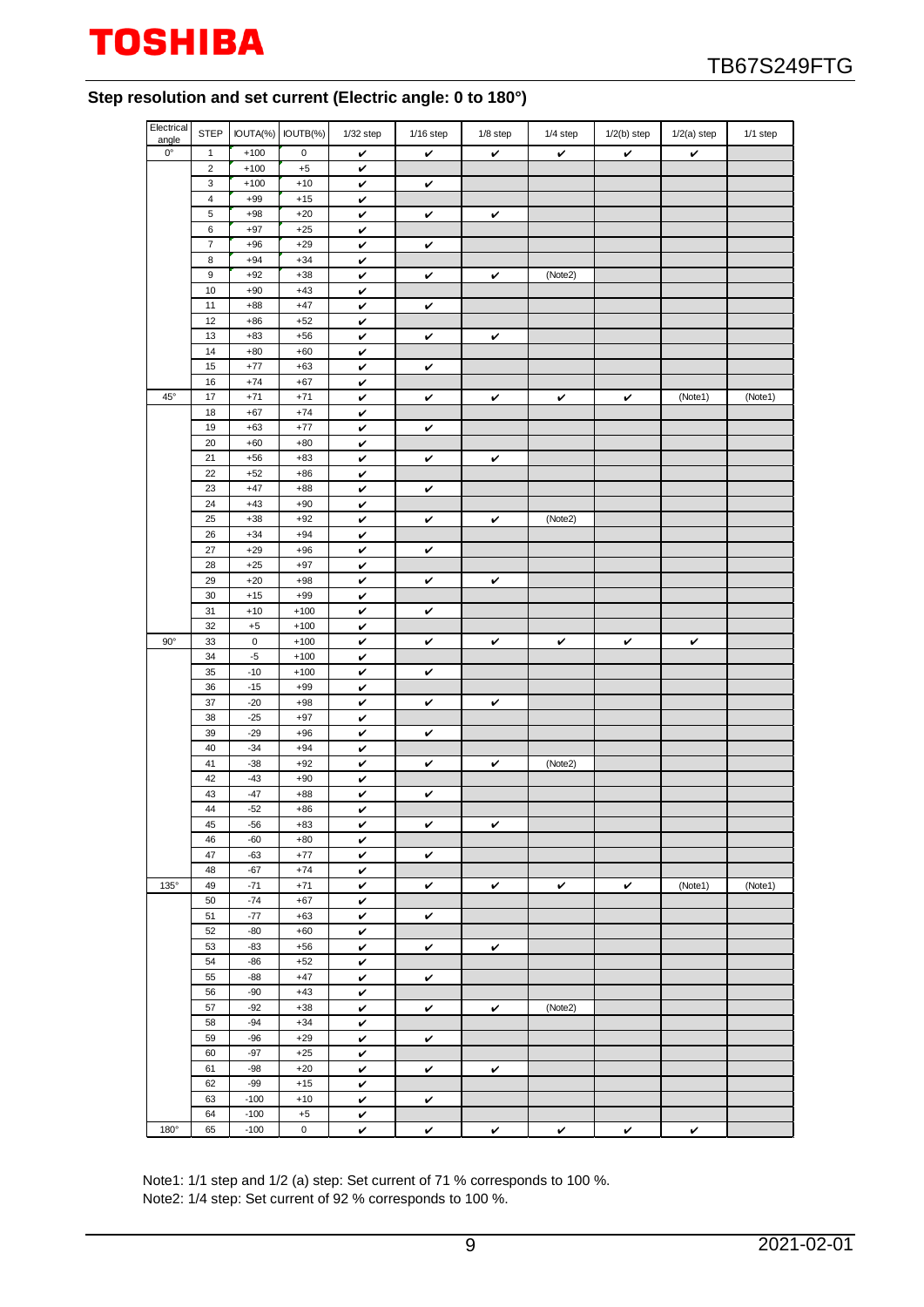### **Step resolution and set current (Electric angle: 180 to 360°)**

| Electrical<br>angle | <b>STEP</b> |                | IOUTA(%) IOUTB(%) | $1/32$ step  | $1/16$ step  | 1/8 step | 1/4 step | $1/2(b)$ step | $1/2(a)$ step | 1/1 step |
|---------------------|-------------|----------------|-------------------|--------------|--------------|----------|----------|---------------|---------------|----------|
| 180°                | 65          | $-100$         | $\mathsf 0$       | v            | v            | v        | v        | v             | v             |          |
|                     | 66          | $-100$         | $-5$              | v            |              |          |          |               |               |          |
|                     | 67          | $-100$         | $-10$             | v            | v            |          |          |               |               |          |
|                     | 68          | $-99$          | $-15$             | v            |              |          |          |               |               |          |
|                     | 69          | $-98$          | $-20$             | v            | v            | v        |          |               |               |          |
|                     | 70          | $-97$          | $-25$             | $\checkmark$ |              |          |          |               |               |          |
|                     | 71          | $-96$          | $-29$             | v            | v            |          |          |               |               |          |
|                     | 72          | $-94$          | $-34$             | v            |              |          |          |               |               |          |
|                     | 73          | $-92$          | $-38$             | v            | v            | v        | (Note2)  |               |               |          |
|                     | 74          | $-90$          | $-43$             | v            |              |          |          |               |               |          |
|                     | 75          | $-88$          | $-47$             | v            | v            |          |          |               |               |          |
|                     | 76          | $-86$          | $-52$             | v            |              |          |          |               |               |          |
|                     | 77          | $-83$          | $-56$             | v            | v            | v        |          |               |               |          |
|                     | 78          | $-80$          | $-60$             | v            |              |          |          |               |               |          |
|                     | 79          | $-77$          | $-63$             | v            | v            |          |          |               |               |          |
|                     | 80          | $-74$          | $-67$             | v            |              |          |          |               |               |          |
| $225^\circ$         | 81          | $-71$          | $-71$             | v            | v            | v        | v        | v             | (Note1)       | (Note1)  |
|                     | 82          | $-67$          | $-74$             | v            |              |          |          |               |               |          |
|                     | 83          | $-63$          | $-77$             | v            | $\checkmark$ |          |          |               |               |          |
|                     | 84          | $-60$          | $-80$             | v            |              |          |          |               |               |          |
|                     | 85          | $-56$          | $-83$             |              |              |          |          |               |               |          |
|                     | 86          | $-52$          | $-86$             | v            | v            | v        |          |               |               |          |
|                     | 87          | $-47$          | $-88$             | v<br>v       |              |          |          |               |               |          |
|                     |             |                |                   |              | v            |          |          |               |               |          |
|                     | 88<br>89    | $-43$<br>$-38$ | $-90$<br>$-92$    | v            |              |          | (Note2)  |               |               |          |
|                     |             |                |                   | v            | v            | v        |          |               |               |          |
|                     | 90<br>91    | $-34$          | $-94$             | v            |              |          |          |               |               |          |
|                     |             | $-29$          | $-96$             | v            | v            |          |          |               |               |          |
|                     | 92          | $-25$          | $-97$             | v            |              |          |          |               |               |          |
|                     | 93          | $-20$          | $-98$             | v            | v            | v        |          |               |               |          |
|                     | 94          | $-15$          | $-99$             | v            |              |          |          |               |               |          |
|                     | 95          | $-10$          | $-100$            | v            | v            |          |          |               |               |          |
|                     | 96          | $-5$           | $-100$            | v            |              |          |          |               |               |          |
| $270^\circ$         | 97          | $\mathbf 0$    | $-100$            | v            | v            | v        | v        | v             | v             |          |
|                     | 98          | $^{\rm +5}$    | $-100$            | v            |              |          |          |               |               |          |
|                     | 99          | $+10$          | $-100$            | v            | $\checkmark$ |          |          |               |               |          |
|                     | 100         | $+15$          | $-99$             | v            |              |          |          |               |               |          |
|                     | 101         | $+20$          | $-98$             | v            | v            | v        |          |               |               |          |
|                     | 102         | $+25$          | $-97$             | v            |              |          |          |               |               |          |
|                     | 103         | $+29$          | $-96$             | v            | v            |          |          |               |               |          |
|                     | 104         | $+34$          | $-94$             | v            |              |          |          |               |               |          |
|                     | 105         | $+38$          | $-92$             | v            | v            | v        | (Note2)  |               |               |          |
|                     | 106         | $+43$          | $-90$             | v            |              |          |          |               |               |          |
|                     | 107         | $+47$          | $-88$             | v            | v            |          |          |               |               |          |
|                     | 108         | $+52$          | $-86$             | v            |              |          |          |               |               |          |
|                     | 109         | $+56$          | -83               | v            | v            | v        |          |               |               |          |
|                     | 110         | $+60$          | $-80$             | v            |              |          |          |               |               |          |
|                     | 111         | $+63$          | $-77$             | v            | v            |          |          |               |               |          |
|                     | 112         | $+67$          | $-74$             | v            |              |          |          |               |               |          |
| $315^\circ$         | 113         | $+71$          | $-71$             | v            | v            | v        | V        | v             | (Note1)       | (Note1)  |
|                     | 114         | $+74$          | $-67$             | v            |              |          |          |               |               |          |
|                     | 115         | $+77$          | $-63$             | v            | v            |          |          |               |               |          |
|                     | 116         | $+80$          | $-60$             | v            |              |          |          |               |               |          |
|                     | 117         | $+83$          | $-56$             | v            | v            | v        |          |               |               |          |
|                     | 118         | $+86$          | $-52$             | v            |              |          |          |               |               |          |
|                     | 119         | $+88$          | $-47$             | v            | v            |          |          |               |               |          |
|                     | 120         | $+90$          | $-43$             | $\checkmark$ |              |          |          |               |               |          |
|                     | 121         | $+92$          | $-38$             | v            | v            | v        | (Note2)  |               |               |          |
|                     | 122         | $+94$          | $-34$             | v            |              |          |          |               |               |          |
|                     | 123         | $+96$          | $-29$             | v            | v            |          |          |               |               |          |
|                     | 124         | $+97$          | $-25$             | v            |              |          |          |               |               |          |
|                     | 125         | $+98$          | $-20$             | v            | v            | v        |          |               |               |          |
|                     | 126         | $+99$          | $-15$             | v            |              |          |          |               |               |          |
|                     | 127         | $+100$         | $-10$             | v            | v            |          |          |               |               |          |
|                     | 128         | $+100$         | $-5$              | v            |              |          |          |               |               |          |
| 360°                | (129)       | $+100$         | $\mathsf 0$       | v            | v            | v        | V        | v             | v             |          |

Note1: 1/1 step and 1/2 (a) step: Set current of 71 % corresponds to 100 %. Note2 1/4 step: Set current of 92 % corresponds to 100 %.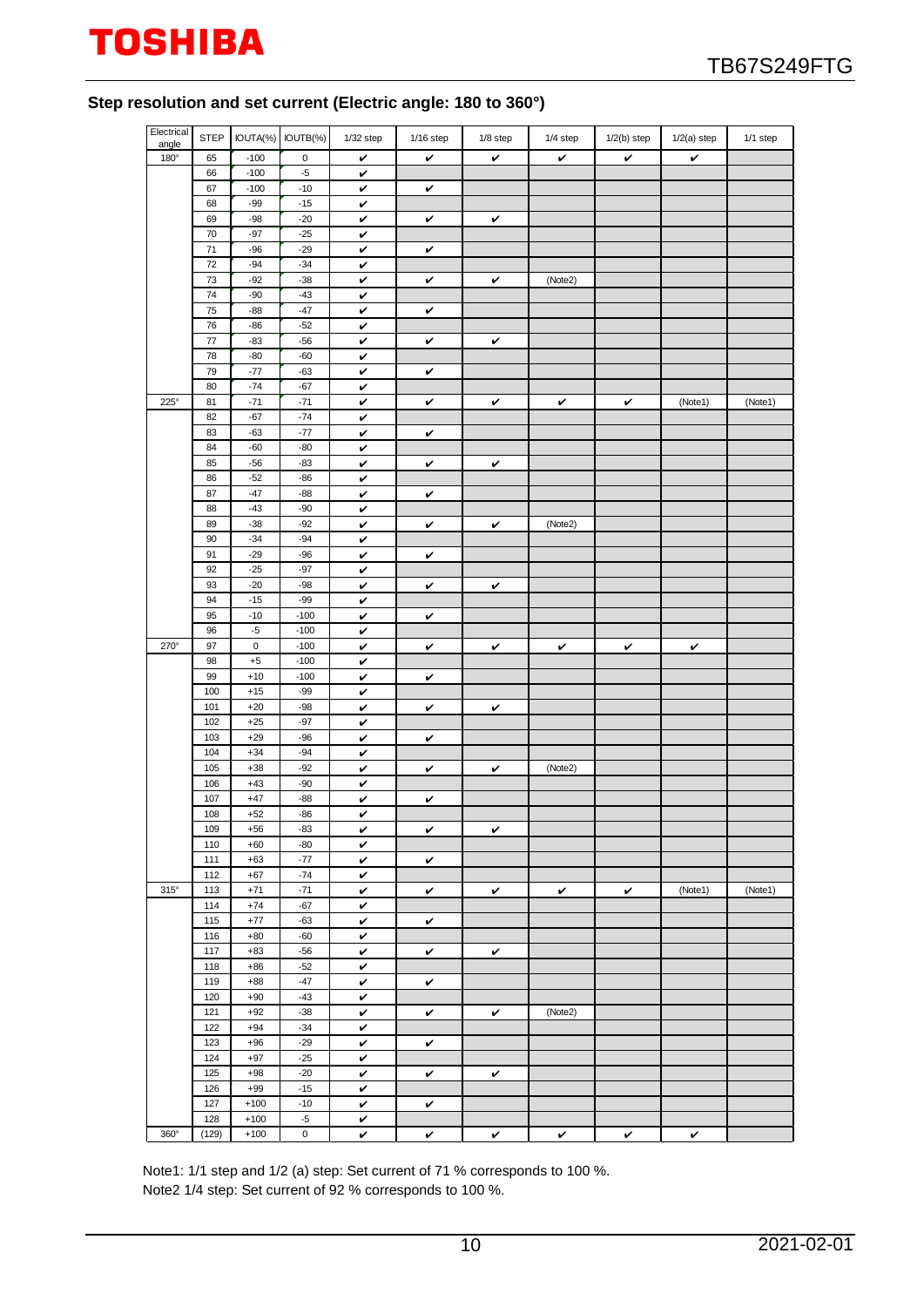## **7. LO1, LO2 (Error Output: error detect flag output) function**

The LO1 and LO2 are signals that are flagged when the error state is detected. Both pins are open drain type, therefore to use the function properly; the LO1 and LO2 pins should be pulled up to the VCC. (Set the pull-up resistor in the range of 10k to 100kΩ.) During normal operation, the pin is high-impedance (Internal MOSFET is turned off and the pin voltage is VCC). Once the error detect function (thermal shutdown (TSD), over current protection (ISD), or motor load open (OPD)) operates, the pins will output Low level (Internal MOSFET is turned ON) as follows.

Reasserting the VM power or using the standby mode to release the error detection status, the LO1 and LO2 pins will show "normal operation" status again. If function of LO1 or LO2 is not used, leave the pins open.

| LO1        | LO <sub>2</sub> | Function                         |
|------------|-----------------|----------------------------------|
| VCC (Hi-Z) | VCC (Hi-Z)      | Normal status (Normal operation) |
| VCC (Hi-Z) | Low             | Detected motor load open (OPD)   |
| Low        | VCC (Hi-Z)      | Detected over current (ISD)      |
| _ow        | LOW             | Detected over thermal (TSD)      |

Note: Hi-Z: High impedance state



Note: The equivalent circuit diagrams may be simplified or omitted for explanatory purposes.

## **8. OSCM (internal oscillator) function**

OSCM is used to set the internal oscillator frequency for constant current PWM control. The values of the resistor and the capacitor connected to this pin will set the OSCM frequency. Please connect the pull-up resistor to the VCC when PWM frequency is set by the external components. Also, to use an internal 'fixed value OSCM frequency' (not using any external components), disconnect the ROSC resistor and short the OSCM pin to the GND. Note that when using the internal 'fixed value OSCM frequency', do not input any control signal for 20 μs (typ.) after power on or standby release. (It takes 20 μs to judge the existence of the external components and switch to the 'fixed value OSCM frequency' mode.) The 'fixed value OSCM frequency' will be around 0.92 MHz, so the fchop will be around 57 kHz.



Note: The equivalent circuit diagrams may be simplified or omitted for explanatory purposes.

Note: The oscillator frequency can be adjusted by controlling the values of resistor (ROSC) and capacitor (COSC). When conforming the frequency, it is recommended to fix the capacitor to 270 pF and change the ROSC value. For details, please refer to the following descriptions.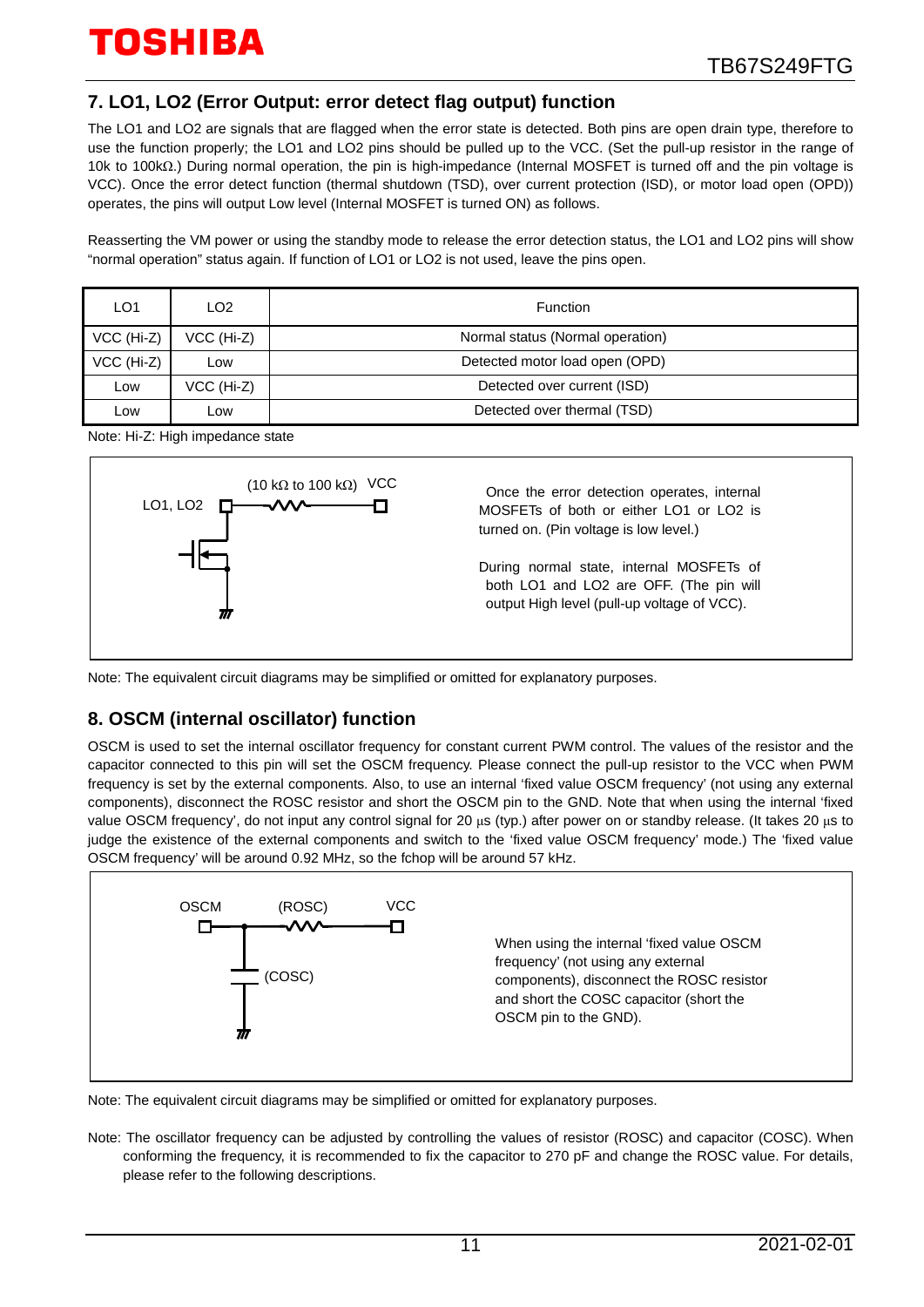## **OSCM oscillator frequency (chopping frequency) calculation**

OSCM oscillator frequency can be calculated by using the external component values (ROSC and COSC), and the formula is shown below. (COSC is fixed to 270 pF.)

#### $fOSCM = 4.0 \times ROSC$  (-0.8)

COSC and ROSC are external components to set the oscillator frequency. When adjusting the oscillator frequency with components, it is recommended to fix COSC to 270 pF and change the constant number of ROSC.

Moreover, the relation between the chopping frequency for constant current PWM (fchop) and the OSCM oscillator frequency (fOSCM) is as follows;

#### $fchop = fOSCM / 16$

For normal operation, setting the frequency in the range of 50 kHz to 70 kHz and adjusting suitably as needed is recommended

When the chopping frequency is set high, the current ripple will be smaller, which will lead to a higher reproducibility of a waveform. However, the chopping frequency per unit time is increased and so the gate loss and the switching loss of the integrated MOSFET will be larger, which will lead to an additional heat generation. On the other hand, when the chopping frequency is set low, the current ripple will be larger but the heat generation is reduced. Please set the frequency according to the usage conditions and environment.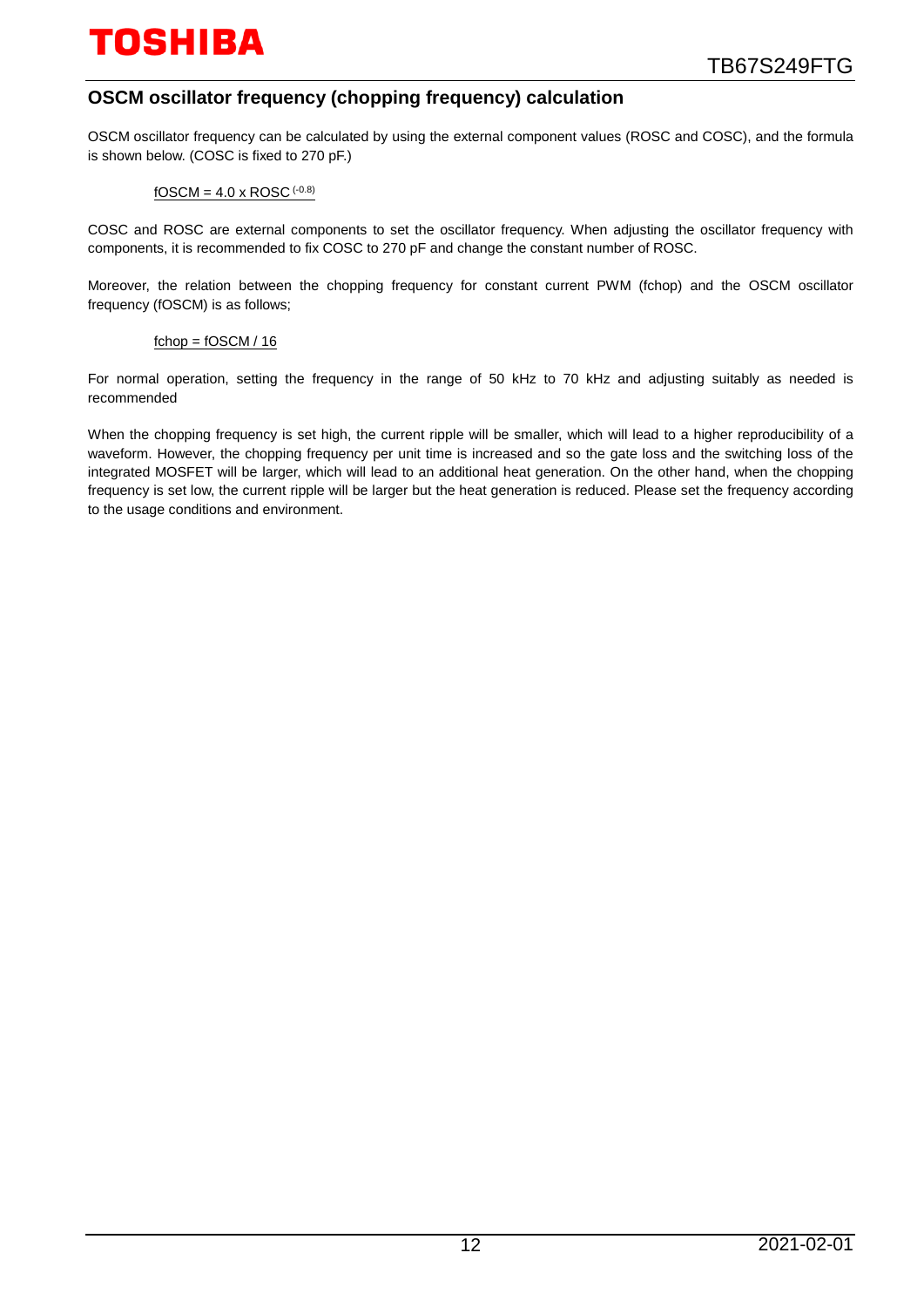## **♦Stepping motor application features (anti-stall, sense resistor less PWM)**

## **9. Active Gain Control (Anti-stall) function**

AGC0, AGC1 pins control the Active Gain Control to turn on or off. When both pins are set to High, the AGC is turned on. The PWM current threshold will be reduced in a phased manner where the upper limited current is determined by VREF. When both pins are set to Low, the AGC is turned off and the current, which is set by VREF, flows. Note: Built-in digital filter of 0.625 μs (±20%) is adopted to AGC0 and AGC1 pins.

| AGC0 | AGC <sub>1</sub> | Function |
|------|------------------|----------|
| High | High             | AGC: ON  |
| High | LOW              | (Note1)  |
| Low  | LOW              | AGC: OFF |

Normally, set these pins as follows; AGC0, AGC1= (High, High) or (Low, Low). Please do not switch the AGC0 pin level during operation.

Note1: Use this configuration when switching ON or OFF of AGC during operation. As for concrete usage method, refer to the application note.

## **10. CLIM (AGC bottom current limit) function**

The CLIM0 and CLIM1 pins set the bottom current limit of the AGC. When AGC is active, the PWM current threshold will be reduced in a phased manner. By using the CLIM function, the motor current will not go below the bottom limit. The CLIM0 is a 2 stated logic input, and the CLIM1 is a 4 stated logic input.

Note: Built-in digital filter of 0.625 μs (±20%) is adopted to CLIM0 and CLIM1 pins.

| <b>CLIMO</b> | CLIM1<br><b>Function</b>    |                                       |  |  |  |
|--------------|-----------------------------|---------------------------------------|--|--|--|
|              | VCC short                   | AGC bottom current limit: IOUT x 80 % |  |  |  |
| High         | VCC-100 k $\Omega$ pull-up  | AGC bottom current limit: IOUT x 75 % |  |  |  |
|              | $GND-100 k\Omega$ pull-down | AGC bottom current limit: IOUT x 70 % |  |  |  |
|              | <b>GND short</b>            | AGC bottom current limit: IOUT x 65 % |  |  |  |
|              | VCC short                   | AGC bottom current limit: IOUT x 60 % |  |  |  |
| Low          | VCC-100 k $\Omega$ pull-up  | AGC bottom current limit: IOUT x 55 % |  |  |  |
|              | $GND-100 k\Omega$ pull-down | AGC bottom current limit: IOUT x 50 % |  |  |  |
|              | <b>GND short</b>            | AGC bottom current limit: IOUT x 45 % |  |  |  |

Note: Resistance accuracy should be within ±20 %.

## **11. BOOST (current boost) function**

The BOOST pin sets the current boost level when the load torque is increased. When AGC is turned on, the PWM current threshold will be reduced in a phased manner. However, once the load torque is increased, the device will then boost the PWM current threshold to prevent the motor from stalling. The BOOST pin is a 4 stated logic input pin. Note: Built-in digital filter of 0.625 μs (±20%) is adopted to BOOST pin.

|                             | $\sim$ $\sim$ $\sim$ $\sim$                                  |
|-----------------------------|--------------------------------------------------------------|
| <b>BOOST</b>                | Function                                                     |
| VCC short                   | Takes 5 steps maximum to reach 100 % current (design value)  |
| VCC-100 k $\Omega$ pull-up  | Takes 7 steps maximum to reach 100 % current (design value)  |
| $GND-100 k\Omega$ pull-down | Takes 9 steps maximum to reach 100 % current (design value)  |
| <b>GND short</b>            | Takes 11 steps maximum to reach 100 % current (design value) |

Note: Resistance accuracy should be within ±20 %.

Note: Current boost step is largest when BOOST is shorted to VCC, and smallest when shorted to the GND.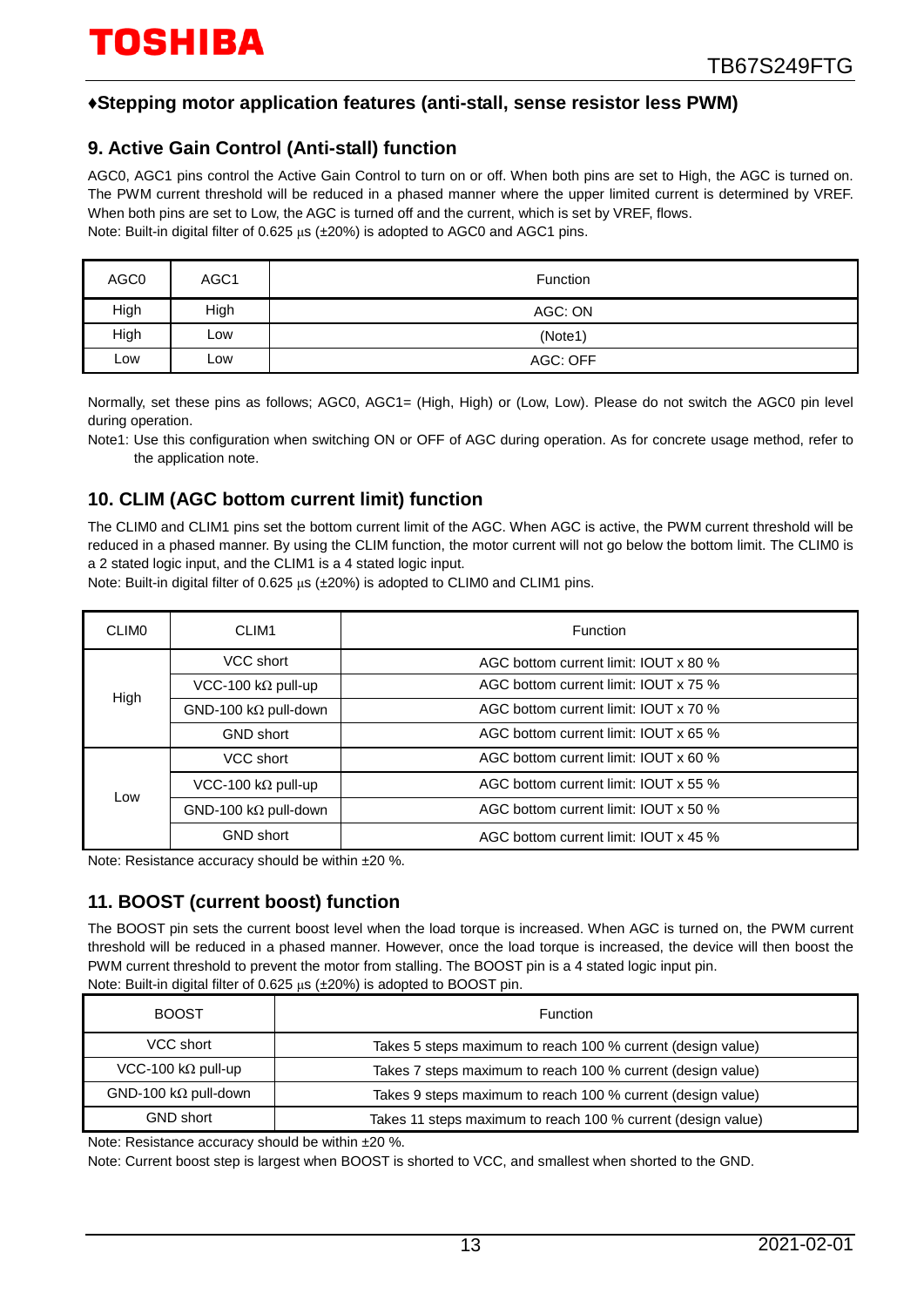## **12. FLIM (AGC Frequency limit) function**

The FLIM pin sets the bottom frequency limit for the AGC to be active. It can reduce the resonance frequency of the motor start in using AGC. The FLIM pin is a 4 stated logic input.

Note: Built-in digital filter of 0.625 μs (±20%) is adopted to FLIM pin.

| <b>FLIM</b>                  | Function                                                      |
|------------------------------|---------------------------------------------------------------|
| VCC short                    | Frequency limit: ON, AGC is invalid when fCLK is below 675 Hz |
| VCC-100 k $\Omega$ pull-up   | Frequency limit: ON, AGC is invalid when fCLK is below 450 Hz |
| GND-100 k $\Omega$ pull-down | Frequency limit: ON, AGC is invalid when fCLK is below 225 Hz |
| <b>GND short</b>             | FLIM: OFF                                                     |

Note: Resistance accuracy should be within ±20%.

The frequency in the table above is in the case of full step resolution. Frequency limit threshold depends on the step resolution setting.

| <b>FLIM</b>                  | 1/1              | $1/2$ (a) | $1/2$ (b) | 1/4       | 1/8       | 1/16       | 1/32      |
|------------------------------|------------------|-----------|-----------|-----------|-----------|------------|-----------|
| VCC short                    | 675 Hz           | 1.35 kHz  | 1.35 kHz  | $2.7$ kHz | 5.4 kHz   | $10.8$ kHz | 21.6 kHz  |
| VCC-100 k $\Omega$ pull-up   | 450 Hz           | 900 Hz    | 900 Hz    | $1.8$ kHz | $3.6$ kHz | $7.2$ kHz  | 14.4 kHz  |
| GND-100 k $\Omega$ pull-down | 225 Hz           | 450 Hz    | 450 Hz    | 900 Hz    | $1.8$ kHz | $3.6$ kHz  | $7.2$ kHz |
| <b>GND short</b>             | <b>FLIM: OFF</b> |           |           |           |           |            |           |

Note: Resistance accuracy should be within ±20%.

## **13. LTH (AGC detection threshold) function**

The LTH pin sets the AGC detection threshold. Connect a 100 kΩ pull-down resistor to GND.

| _TH                         | Function                                           |
|-----------------------------|----------------------------------------------------|
| $GND-100 k\Omega$ pull-down | Standard configuration for AGC detection threshold |
|                             |                                                    |

Note: Resistance accuracy should be within ±20%.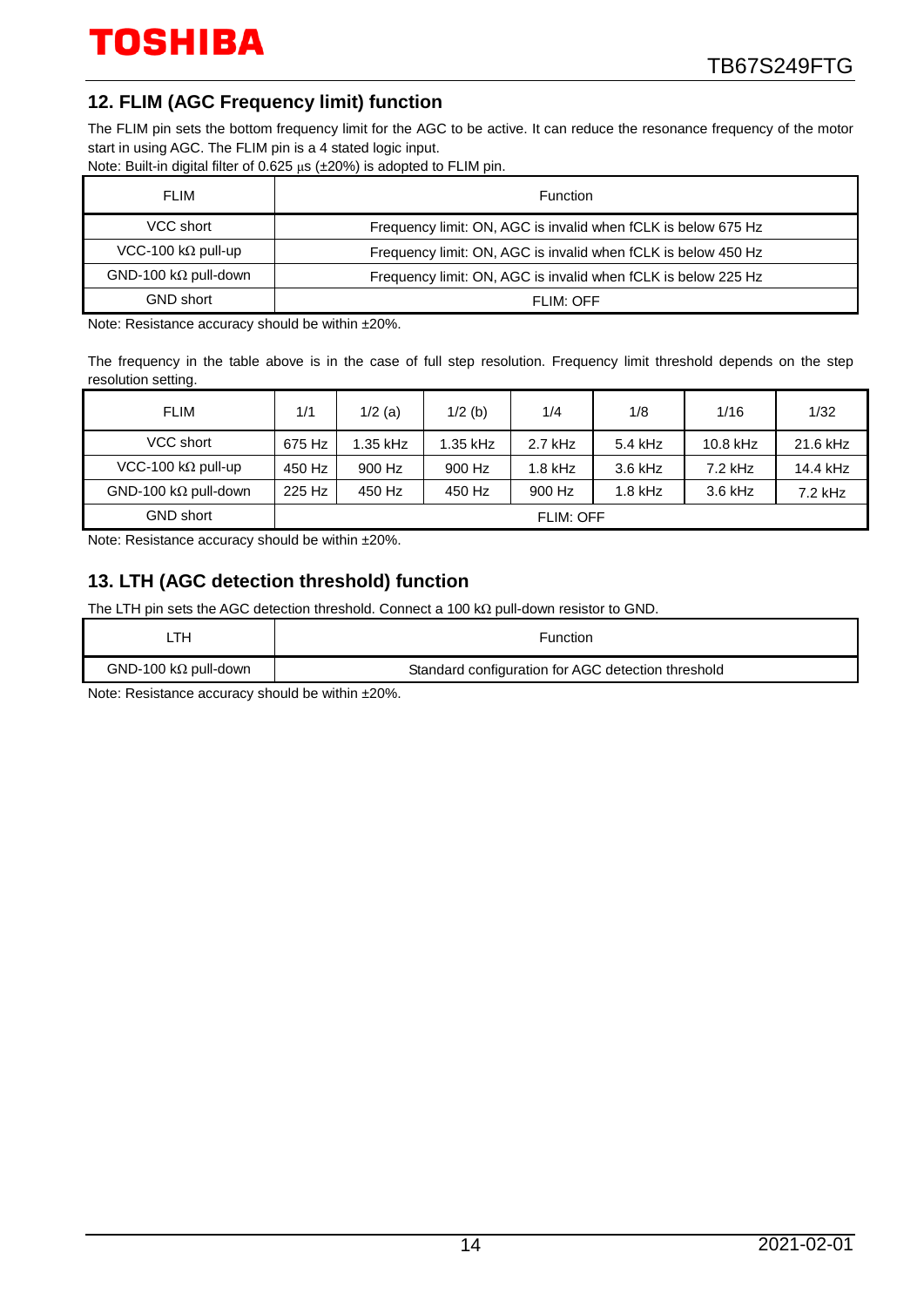## **14. ADMD + ACDS (sense-resistor less PWM) control**

## **ADMD (Advanced Dynamic Mixed Decay)**

The TB67S249FTG applied the ADMD architecture which monitors both charge and recirculating current during constant current PWM. The basic sequence of the ADMD is as shown below.



Timing charts may be simplified for explanatory purpose.

The basic constant current PWM sequence is a loop of Charge→Fast Decay→Slow Decay→Charge→・・・ to keep the peak current below the threshold. The chopping frequency (fchop) is a period of 16 counts per cycle of OSCM oscillator frequency (fOSCM). The sequence of Charge, Fast Decay, and Slow Decay is switched within this fchop cycle.

First, the motor current is charged (Charge sequence) until it reaches the constant current threshold (NFth), which is set by the VREF reference voltage. Once the motor current reaches the constant current threshold (NFth), a partial motor current recirculates back to the power supply (Fast Decay sequence). When the motor current reaches the fixed value (ADMDth) during recirculation; for the rest of the fchop cycle, the motor is controlled to naturally discharge and hold the motor current as much as possible (Slow Decay sequence).

## **Motor output MOSFET operation mode (Advanced Dynamic Mixed Decay)**



Note: Fixed value of 400 ns (design value) is prepared at the switching timing of MOSFET output to avoid any flow-through current. The equivalent circuit diagrams may be simplified or omitted for explanatory purposes.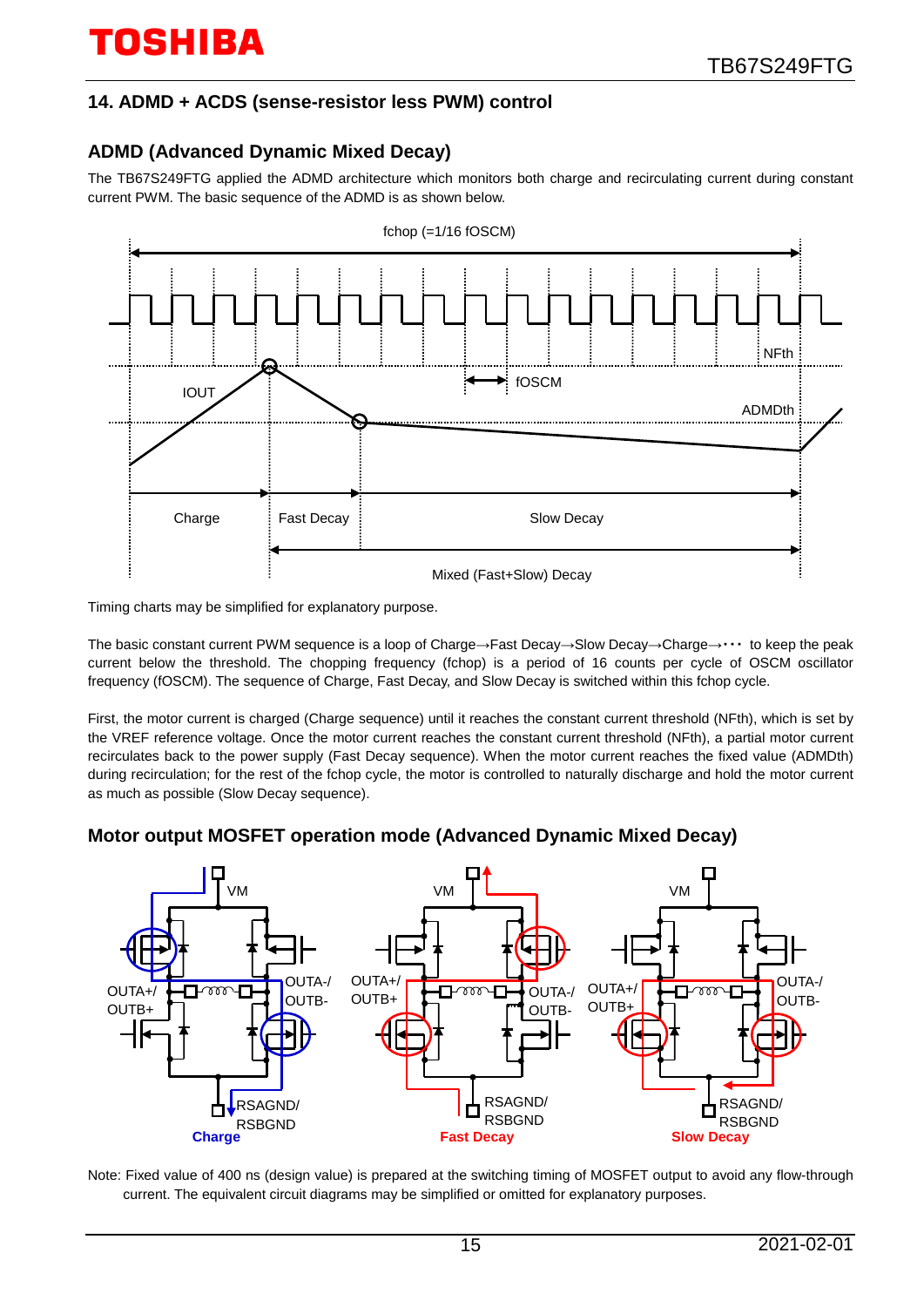## **Constant current threshold calculation**

The constant current PWM threshold can be set by applying voltage to the VREF pin.

#### IOUT=VREF × 1.25

Example: When Current Ratio is 100 % and VREF voltage is 2.0 V, the constant current PWM threshold is calculated from following formula.

 $IOUT = 2.0 \times 1.25 = 2.5 A$ 

#### **ADMD current waveform**

• **When the next current step/ratio is higher than the previous step**



• **When the Charge period continues beyond 1 fchop cycle**



Timing charts may be simplified for explanatory purpose.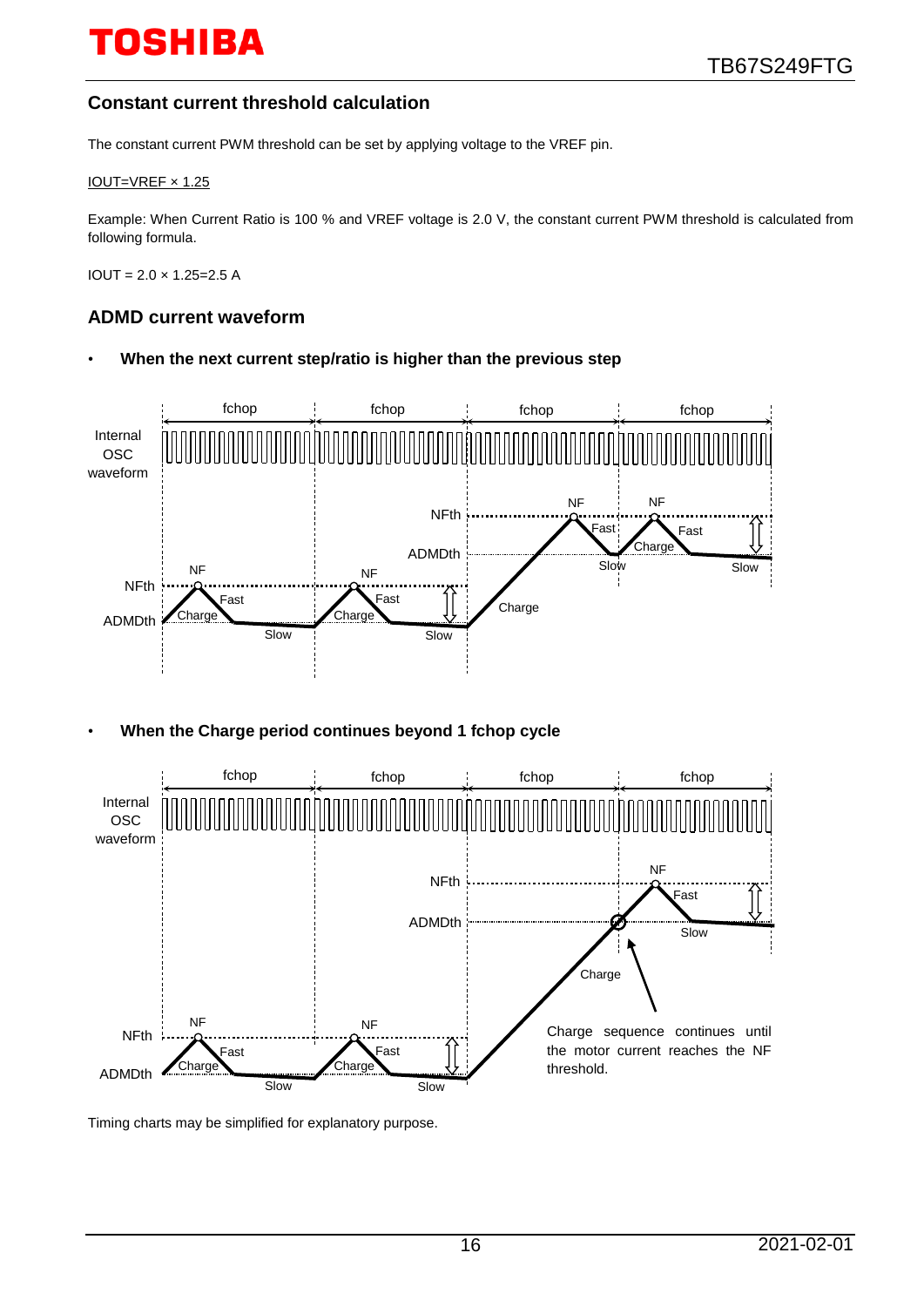• **When the next current step/ratio is lower than the previous step**



• **When the Fast period continues beyond 1 fchop cycle (Current does not reach ADMDth within 1 fchop cycle.)**



Timing charts may be simplified for explanatory purpose.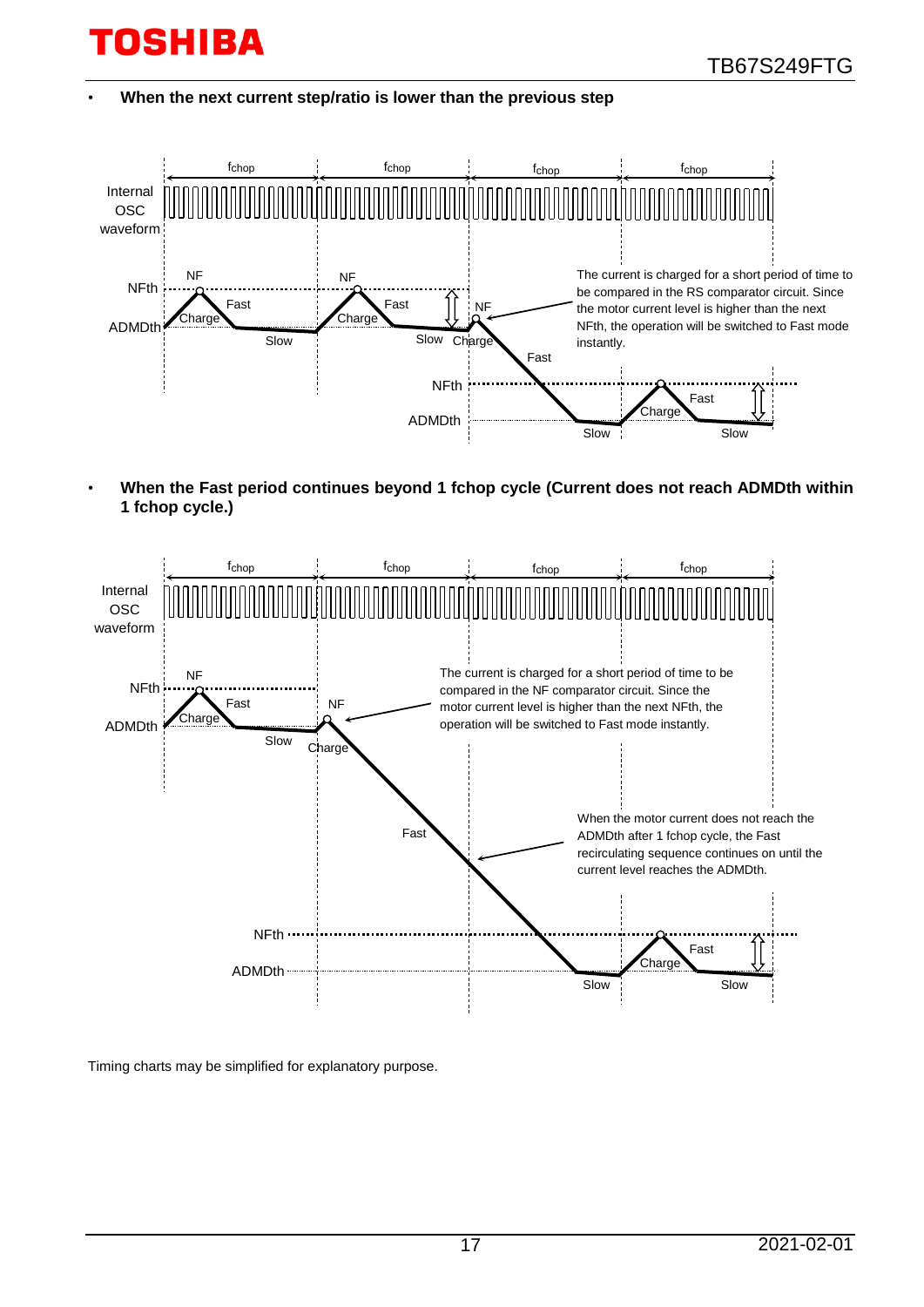#### **Constant current PWM blank/mask time**

The TB67S249FTG has multi filter time to reject incoming noise or spike (inrush) current, which is generated during motor operation, to avoid miss detection.



Timing charts may be simplified for explanatory purpose.

- (1) Digital NFblank (Filtering time to avoid spike current, which is generated before Charge): 1.25 μs (typ.)
- (2) Analog NFblank (Filtering time to avoid pulse noise for NFth): 0.35 μs (typ.)
- (3) Digital ADMDblank (Filtering time to avoid spike current, which is generated between Charge and Decay for ADMDth: 2.2 μs (typ.)
- (4) Analog ADMDblank (Filtering time to avoid pule noise for ADMDth): 0.35 μs (typ.)

Note: Above periods are design values. They are not guaranteed.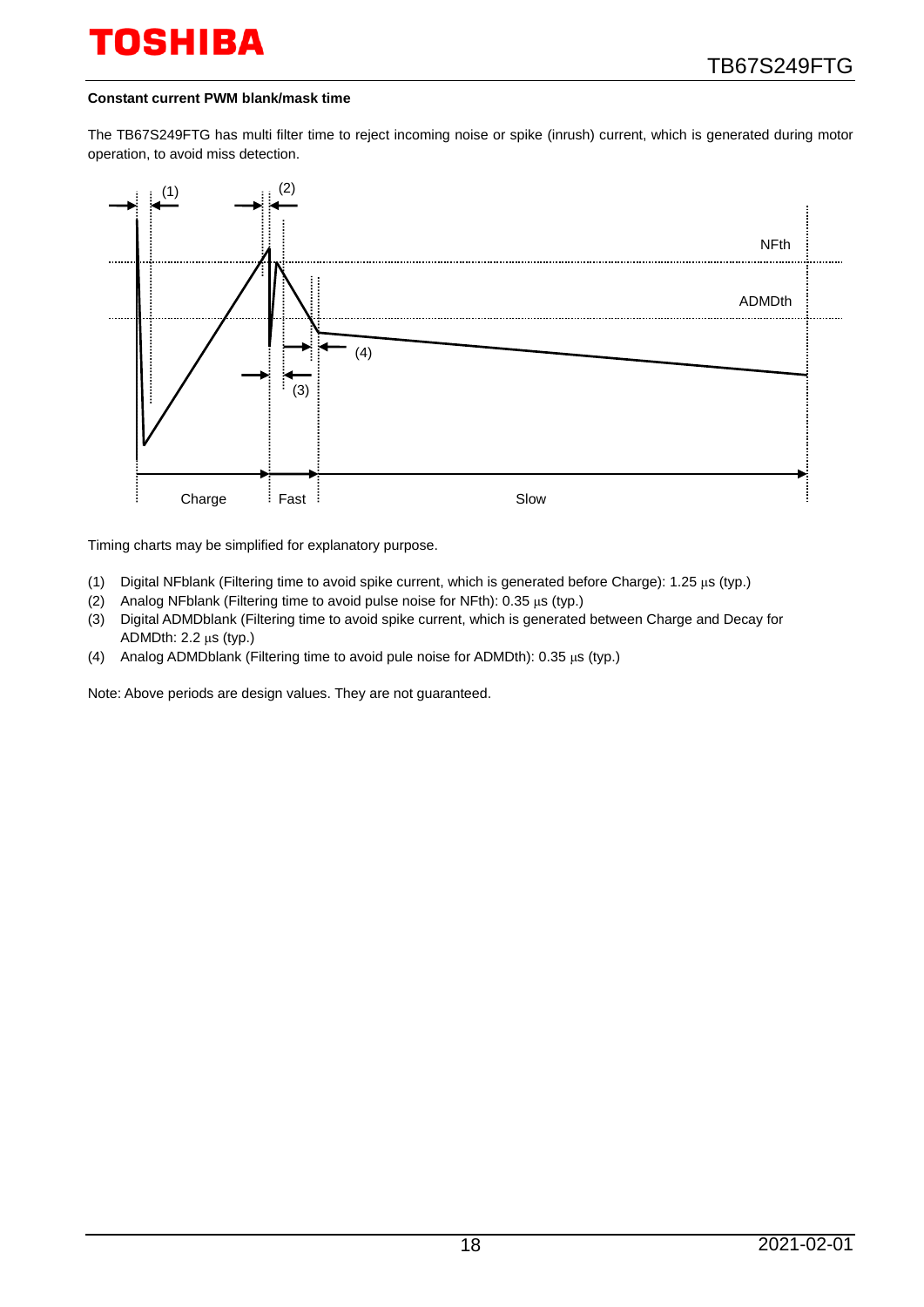

## **Absolute maximum ratings (Ta = 25°C)**

| Characteristics             | Symbol      | Rating       | Unit   | Remarks |
|-----------------------------|-------------|--------------|--------|---------|
| Motor power supply          | VM          | 50           | V      |         |
| Motor output voltage        | <b>VOUT</b> | 50           | V      |         |
| Motor output current        | <b>IOUT</b> | 4.5          | A      | (Note1) |
| Internal Logic power supply | <b>VCC</b>  | 6.0          | V      |         |
|                             | VIN(H)      | 6.0          | $\vee$ |         |
| Logic input voltage         | VIN(L)      | $-0.4$       | V      |         |
| MO output voltage           | <b>VMO</b>  | 6.0          | V      |         |
| LO output voltage           | <b>VLO</b>  | 6.0          | $\vee$ |         |
| <b>MO Inflow current</b>    | <b>IMO</b>  | 6.0          | mA     |         |
| LO Inflow current           | ILO         | 6.0          | mA     |         |
| Power dissipation           | PD.         | 1.3          | W      | (Note2) |
| Operating temperature       | Topr        | $-20$ to 85  | °C     |         |
| Storage temperature         | Tstg        | $-55$ to 150 | °C     |         |
| Junction temperature        | Tj (max)    | 150          | °C     |         |

Note1: For normal usage, the maximum current value should be determined by heat calculation.

The maximum output current may be further limited depending on ambient temperature and board conditions (heat conditions).

Note2: Device alone (Ta =25°C)

Ta: Ambient temperature

Topr: Ambient temperature while the IC is active

- Tj: Junction temperature while the IC is active. Tj (max) is limited by the thermal shutdown (TSD) threshold.
	- Please set the usage conditions so that the peak Tj is kept under 120°C for indication.

#### **Caution) Absolute maximum ratings**

The absolute maximum ratings of a semiconductor device are a set of ratings that must not be exceeded, even for a moment. Do not exceed any of these ratings. Exceeding the rating (s) may cause device breakdown, damage or deterioration, and may result in injury by explosion or combustion. The value of even one parameter of the absolute maximum ratings should not be exceeded under any circumstances. All voltage ratings, including supply voltages, must always be followed. Other notes and considerations described in the datasheet should also be referred to.

## **Operation ranges (Ta=-20 to 85°C)**

| Characteristics       | Symbol        | Min        | Typ. | Max        | Unit | Remarks         |
|-----------------------|---------------|------------|------|------------|------|-----------------|
| Motor power supply    | VM            | 10         | 24   | 47         | V    |                 |
| Motor output current  | <b>IOUT</b>   |            | 2.25 | 4.5        | A    | (Note1)         |
| MO output pin voltage | <b>VMO</b>    |            | 3.3  | <b>VCC</b> | V    | Pull-up voltage |
| LO output pin voltage | <b>VLO</b>    |            | 3.3  | <b>VCC</b> | V    | Pull-up voltage |
| Clock input frequency | <b>fCLK</b>   |            |      | 1000       | kHz  | (Note2)         |
| Chopping frequency    | Fchop (range) | 40         | 70   | 150        | kHz  |                 |
| VREF input voltage    | VREF          | <b>GND</b> | 2.0  | 3.6        | V    |                 |

Note1: The actual maximum current may be limited due to operating circumstances (operating conditions of step resolution, continuous operation time, etc. and thermal conditions of ambient temperature, PCB layout, etc.)

Note2: The actual maximum frequency may be limited due to operating circumstances (operating conditions of step resolution, continuous operation time, etc. and thermal conditions of ambient temperature, PCB layout, etc.)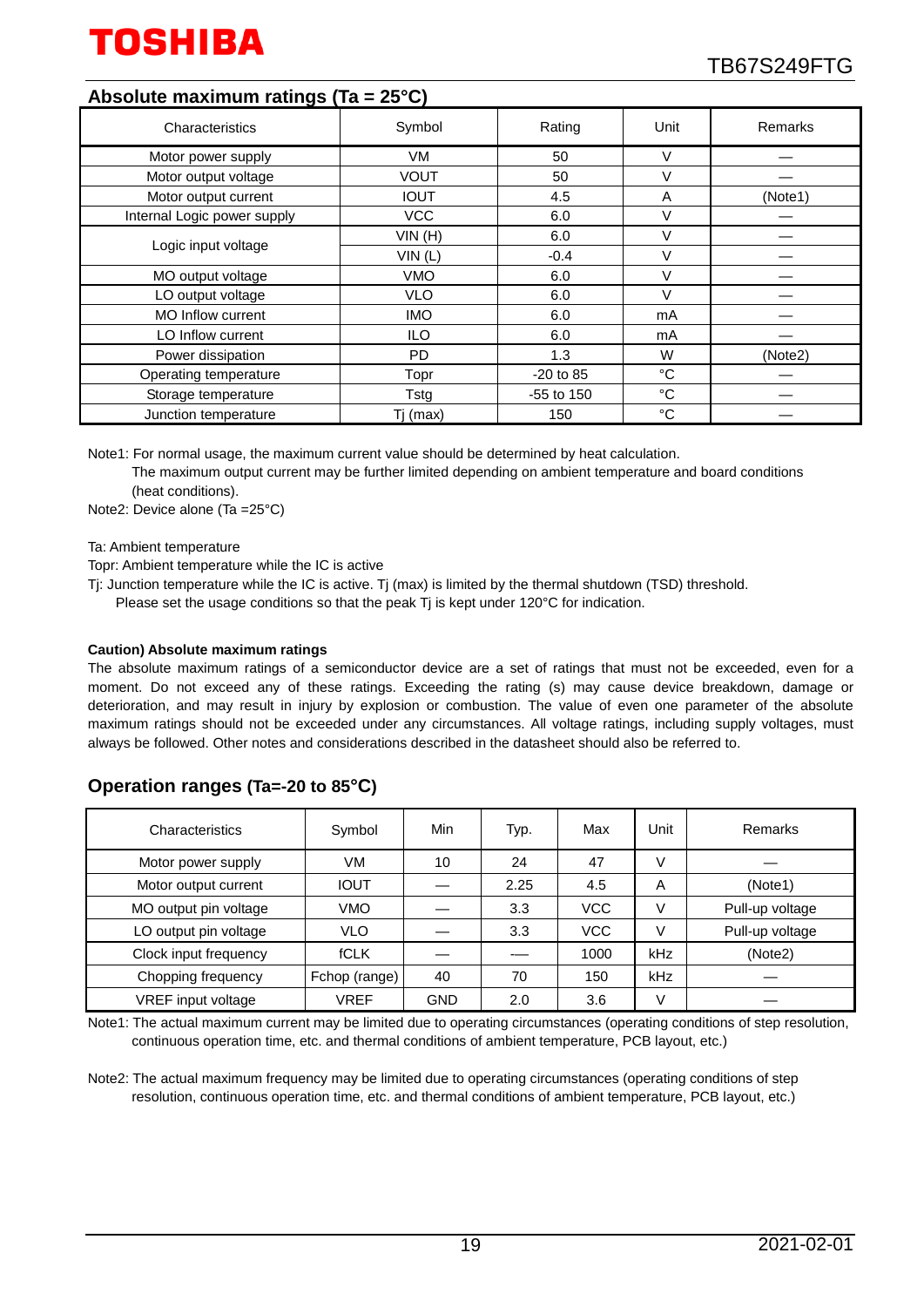

|                                                     | Electrical characteristics 1 (Ta = $25^{\circ}$ C and VM = 24 V, unless otherwise specified) |                 |                                                   |          |                          |                |          |  |  |
|-----------------------------------------------------|----------------------------------------------------------------------------------------------|-----------------|---------------------------------------------------|----------|--------------------------|----------------|----------|--|--|
| Characteristics                                     |                                                                                              | Symbol          | <b>Test condition</b>                             | Min      | Typ.                     | Max            | Unit     |  |  |
| Logic input voltage 1                               |                                                                                              | $VIN1$ (H)      | High level                                        | 2.0      |                          | 5.5            | V        |  |  |
| (Except BOOST, CLIM1, and FLIM)                     |                                                                                              | $VIN1$ (L)      | Low level                                         | $\Omega$ |                          | 0.8            | $\vee$   |  |  |
| Logic input hysteresis voltage                      |                                                                                              | VIN (HYS)       | Hysteresis voltage                                | 0.1      | $\overline{\phantom{0}}$ | 0.3            | V        |  |  |
|                                                     |                                                                                              | VIN2(H)         | VCC short                                         | 4.2      | $\overline{\phantom{0}}$ | <b>VCC</b>     | $\vee$   |  |  |
| Logic input voltage 2                               |                                                                                              | VIN2 (PU)       | VCC-100 k $\Omega$ pull-up                        | 2.8      | $\overline{\phantom{0}}$ | 3.55           | V        |  |  |
| (BOOST, CLIM1, and FLIM)                            |                                                                                              | VIN2 (PD)       | GND-100 k $\Omega$ pull-down                      | 1.45     | —                        | 2.2            | V        |  |  |
|                                                     |                                                                                              | VIN2(L)         | <b>GND short</b>                                  | 0        | —                        | 0.8            | $\vee$   |  |  |
| Logic input current 1                               |                                                                                              | $IIN1$ (H)      | Input voltage=3.3 V                               |          | 33                       |                | μA       |  |  |
| (Except BOOST, CLIM1, and FLIM)                     |                                                                                              | IIN1(L)         | Input voltage=0 V                                 |          |                          | 1              | μA       |  |  |
| MO output pin voltage                               |                                                                                              | VOL (MO)        | IOL=5 mA LO=Low                                   |          | 0.2                      | 0.5            | $\vee$   |  |  |
| LO output pin voltage                               |                                                                                              | VOL (LO)        | IOL=5 mA LO=Low                                   |          | 0.2                      | 0.5            | $\vee$   |  |  |
|                                                     |                                                                                              | IM <sub>1</sub> | Standby mode                                      |          | 2                        |                | mA       |  |  |
| Current consumption                                 |                                                                                              | IM <sub>2</sub> | OUT: OPEN, ENABLE: Low,<br>Standby mode: Release  | 3        | 5                        | $\overline{7}$ | mA       |  |  |
|                                                     |                                                                                              | IM <sub>3</sub> | OUT: OPEN, ENABLE: High,<br>Standby mode: Release | 4        | 6                        | 8              | mA       |  |  |
| Output leakage current                              | High-side                                                                                    | <b>IOH</b>      | VM=50 V, VOUT=0 V                                 |          |                          | 1              | μA       |  |  |
|                                                     | Low-side                                                                                     | <b>IOL</b>      | VM=VOUT=50 V                                      | 1        |                          |                | μA       |  |  |
| Motor current channel differential                  |                                                                                              | ΔIOUT1          | Current differential between<br>channels          | $-5$     | $\Omega$                 | 5              | $\%$     |  |  |
| Motor current setting differential                  |                                                                                              | ΔIOUT2          | $IOUT=1.5 A$                                      | -5       | $\Omega$                 | 5              | $\%$     |  |  |
| Motor output ON-resistance<br>High-side + Low-side) |                                                                                              | Ron (H+L)       | Ti=25°C, Forward direction<br>(High + Low side)   |          | 0.33                     | 0.45           | $\Omega$ |  |  |

Note: VIN (H) is defined as the VIN voltage that causes the outputs (OUTA+, OUTA-, OUTB+ and OUTB-) to change when a pin under test is gradually raised from 0 V. VIN (L) is defined as the VIN voltage that causes the outputs (OUTA+, OUTA-, OUTB+ and OUTB-) to change when the pin is then gradually lowered. The difference between VIN (H) and VIN (L) is defined as the VIN (HYS).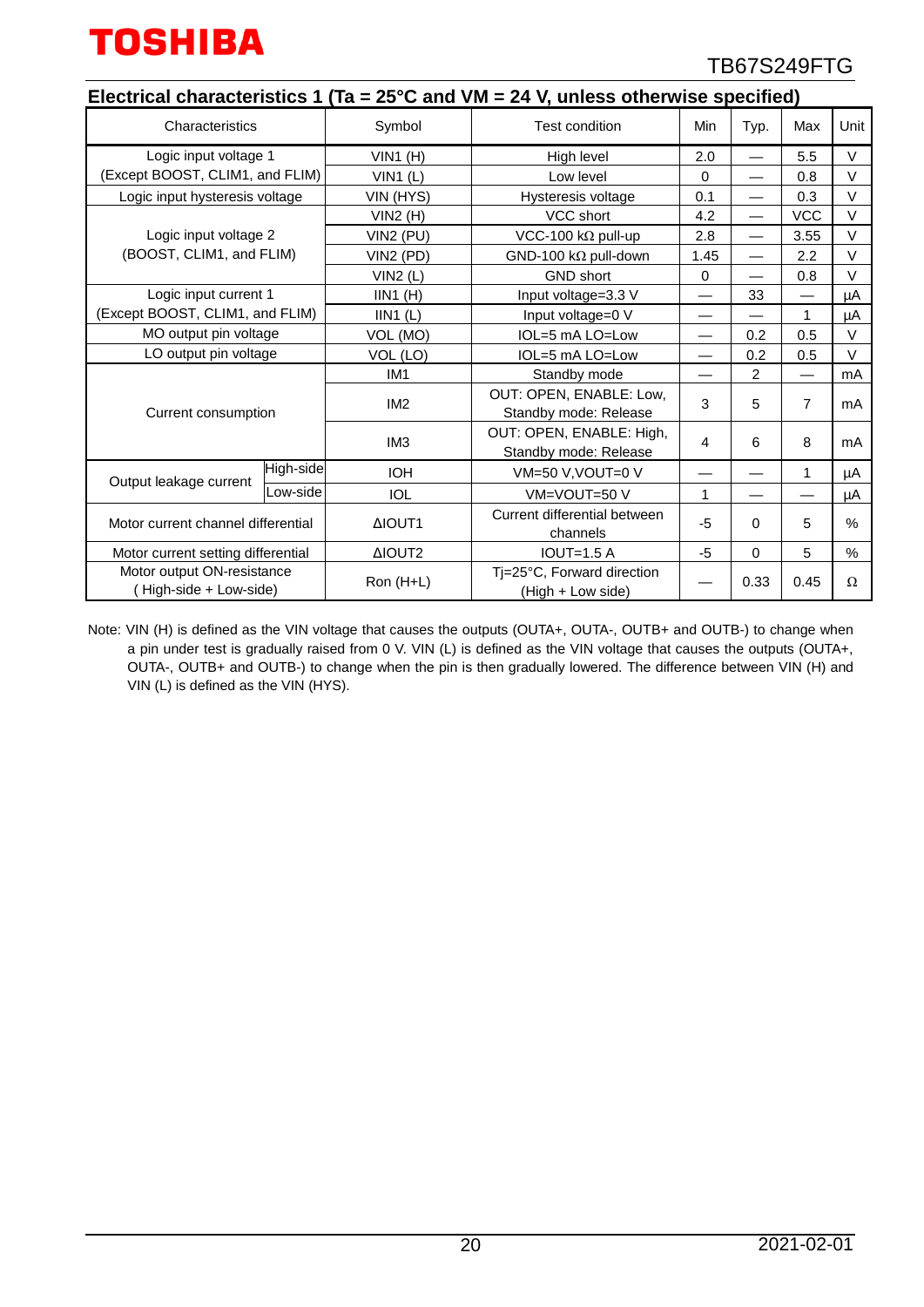| Characteristics                                   | Symbol      | Test condition    | Min  | Typ. | Max  | Unit        |
|---------------------------------------------------|-------------|-------------------|------|------|------|-------------|
| <b>VREF</b> input current                         | <b>IREF</b> | $VREF=2.0 V$      |      | 0    |      | μA          |
| VCC voltage                                       | <b>VCC</b>  | $ICC = 5.0$ mA    | 4.75 | 5.0  | 5.25 | V           |
| VCC current                                       | <b>ICC</b>  | $VCC=5.0 V$       |      | 2.5  | 5.0  | mA          |
| VREF gain                                         | VREF (gain) | <b>VREF=2.0 V</b> |      | 1.25 |      | A/V         |
| Thermal shutdown (TSD) threshold (Note1)          | $T_i$ TSD   |                   | 145  | 160  | 175  | $^{\circ}C$ |
|                                                   | VMPOR (H)   | POR release       | 6.5  | 7.5  | 8.5  | V           |
| VM power-on-reset threshold                       | VMPOR (L)   | POR detect        | 6.0  | 7.0  | 8.0  | V           |
| Over current protection (ISD) threshold<br>(Not2) | <b>ISD</b>  |                   | 5.0  | 6.0  | 7.0  | A           |

### **Electrical characteristics 2 (Ta = 25°C and VM = 24 V, unless otherwise specified)**

#### **Note 1: Thermal shutdown (TSD)**

When the junction temperature of the IC reaches the specified value, the internal detection circuit operates to turn off the output block. The dead band time is provided in the IC to avoid the malfunction caused by switching and so on. While TSD works, the operation of the IC is in the standby mode. To release the shutdown circuit, apply the power supply again or configure the standby mode by DMODE pin. TSD function works when the IC is heated abnormality. Use the IC with the appropriate environment not to operate the TSD function often.

#### **Note 2: Over current protection (ISD)**

When the current, which exceeds the specified value, flows in the motor output, internal detection circuit operates and the operation of the output block is turned off. The dead band time is provided in the IC to avoid the malfunction caused by switching and so on. While ISD works, the operation of the IC is in the standby mode. To release the ISD protection, apply the power supply again or configure the standby mode by DMODE pin.

#### **Back-EMF**

While a motor is rotating, there is a timing at which power is fed back to the power supply. At that timing, the motor current recirculates back to the power supply due to the effect of the motor back-EMF.

If the power supply does not have enough sink capability, the power supply and output pins of the device might rise above the rated voltages. The magnitude of the motor back-EMF varies with usage conditions and motor characteristics. It must be fully verified that there is no risk that the TB67S249FTG or other components will be damaged or fail due to the motor back-EMF.

### **Cautions on Overcurrent Shutdown (ISD) and Thermal Shutdown (TSD)**

The ISD and TSD circuits are only intended to provide temporary protection against irregular conditions such as an output short-circuit; they do not necessarily guarantee the complete IC safety.

If the device is used beyond the specified operating ranges, these circuits may not operate properly: then the device may be damaged due to an output short-circuit.

The ISD circuit is only intended to provide a temporary protection against an output short-circuit. If such a condition persists for a long time, the device may be damaged due to overstress. Overcurrent conditions must be removed immediately by external hardware.

### **IC Mounting**

Do not insert devices incorrectly or in the wrong orientation. Otherwise, it may cause breakdown, damage and/or deterioration of the device.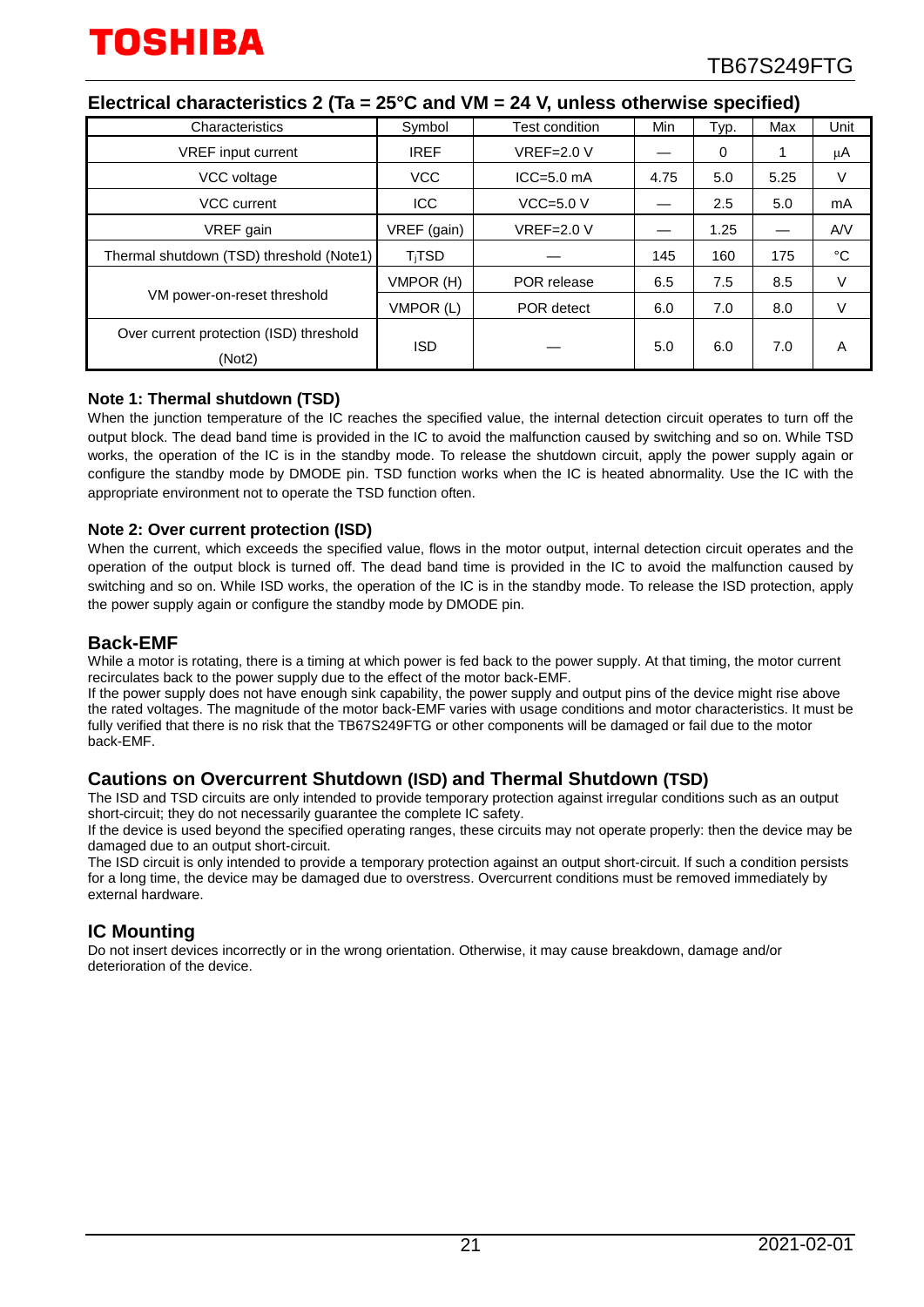## **AC electrical characteristics (Ta = 25°C and VM = 24 V, unless otherwise specified)**

| Characteristics                | Symbol     | Test condition                   | Min   | Typ. | Max   | Unit       |
|--------------------------------|------------|----------------------------------|-------|------|-------|------------|
| Minimum CLK 'High' pulse width | tCLK(H)    | CLK (H) minimum pulse width      | 500   |      |       | ns         |
| Minimum CLK 'Low' pulse width  | tCLK(L)    | CLK (L) minimum pulse width      | 500   |      |       | ns         |
|                                | tr         |                                  | 60    | 110  | 160   | ns         |
| Output MOSFET switching        | tf         |                                  | 60    | 110  | 160   | ns         |
| specifications                 | tpLH (CLK) | CLK to OUT                       |       | 1000 |       | ns         |
|                                | tpHL (CLK) | CLK to OUT                       |       | 1100 |       | ns         |
|                                | ∆fOSCM1    | COSC=270 pF, ROSC=5.1 k $\Omega$ | $-15$ |      | $+15$ | $\%$       |
| OSCM oscillator accuracy       | ∆fOSCM2    | COSC: GND short,                 |       |      |       | $\%$       |
|                                |            | ROSC: Open                       | $-20$ |      | $+20$ |            |
|                                | fchop1     | COSC=270 pF, ROSC=5.1 k $\Omega$ |       | 67   |       | <b>kHz</b> |
| PWM chopping frequency         |            | COSC: GND short,                 |       |      |       |            |
|                                | fchop2     | ROSC: Open                       |       | 57   |       | <b>kHz</b> |

## **AC characteristics timing chart**



The timing chart may be simplified for explanatory purpose.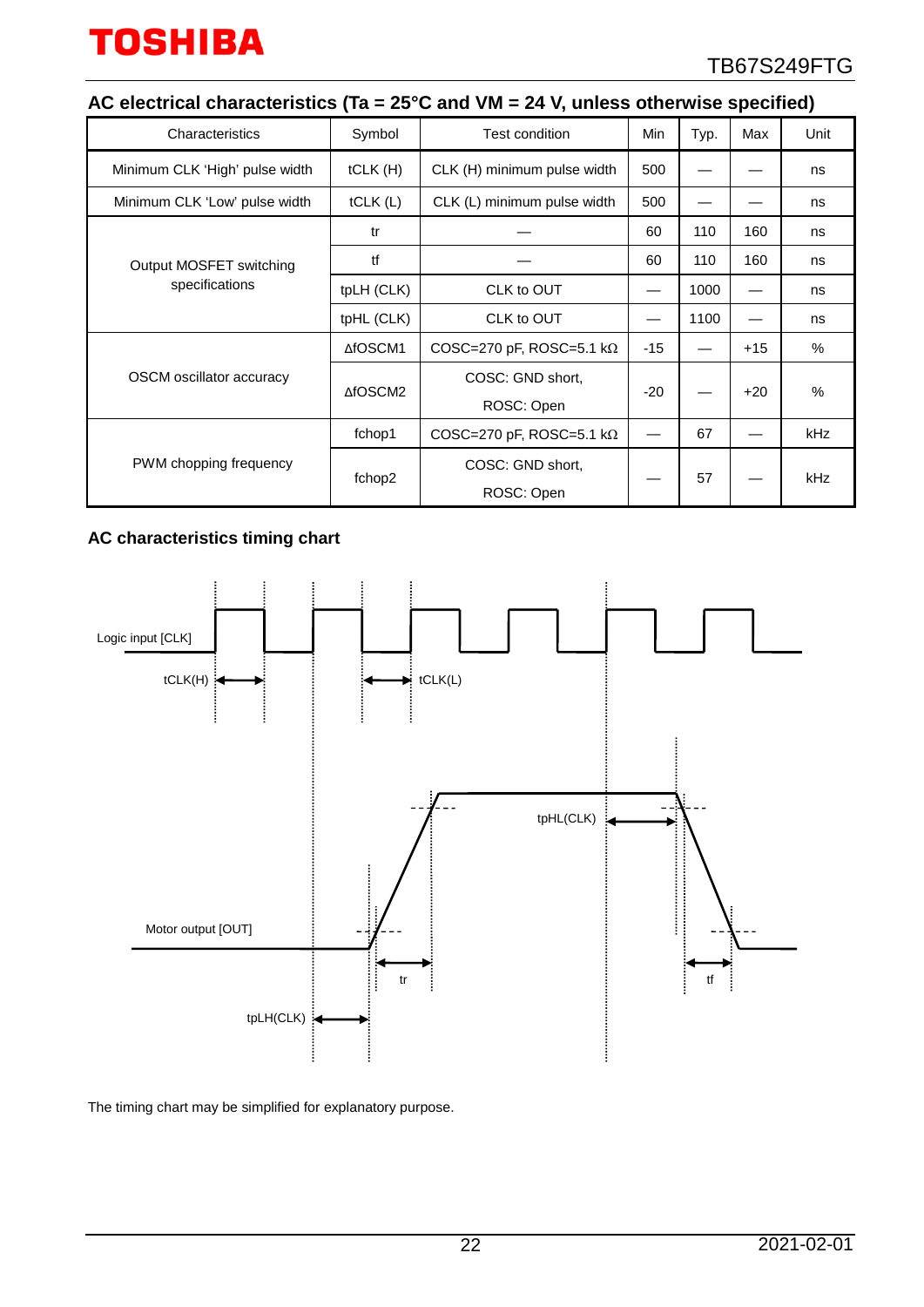## **Application circuit example**



The application circuit shown in this document is provided for reference purposes only. The data for mass production are not guaranteed.

| Constant numbers of components (for reference only) |  |
|-----------------------------------------------------|--|
|-----------------------------------------------------|--|

| Symbol           | <b>Component</b>       | Reference constant number                                      |
|------------------|------------------------|----------------------------------------------------------------|
| CVM <sub>1</sub> | Electrolytic capacitor | 100 µF (CVM1 $\geq$ 10 µF)                                     |
| CVM <sub>2</sub> | Ceramic capacitor      | $(0.1 \mu F)$                                                  |
| RVF1, RVF2       | Resistor               | Arbitrary (10 k $\Omega \leq RVF1 + RVF2 \leq 50$ k $\Omega$ ) |
| <b>CVCC</b>      | Ceramic capacitor      | $0.1 \mu F$                                                    |
| <b>ROSC</b>      | Resistor               | 5.1 k $\Omega$ (1.8 k $\Omega$ to 8.2 k $\Omega$ )             |
| COSC             | Ceramic capacitor      | 270 pF                                                         |
| <b>RMO</b>       | Resistor               | 10 k $\Omega$ (10 k $\Omega$ to 100 k $\Omega$ )               |
| RLO1, RLO2       | Resistor               | 10 k $\Omega$ (10 k $\Omega$ to 100 k $\Omega$ )               |

Constant numbers in above table are for reference only. Some components outside of the recommendation range can be adopted depending on the usage conditions.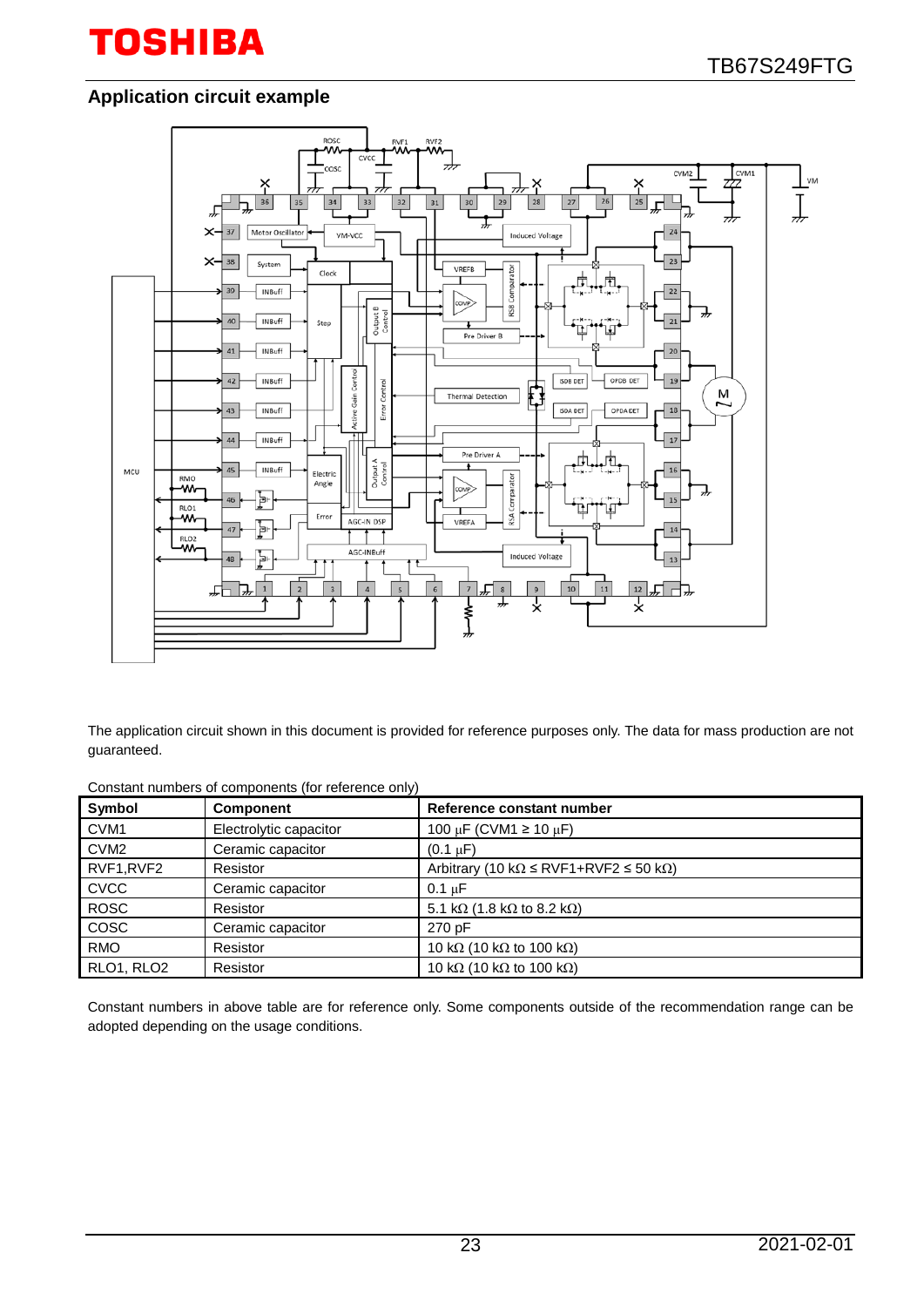

**Package dimensions (Unit: mm)**

## **P-VQFN48-0707-0.50-004**



Weight 0.14 g (typ.)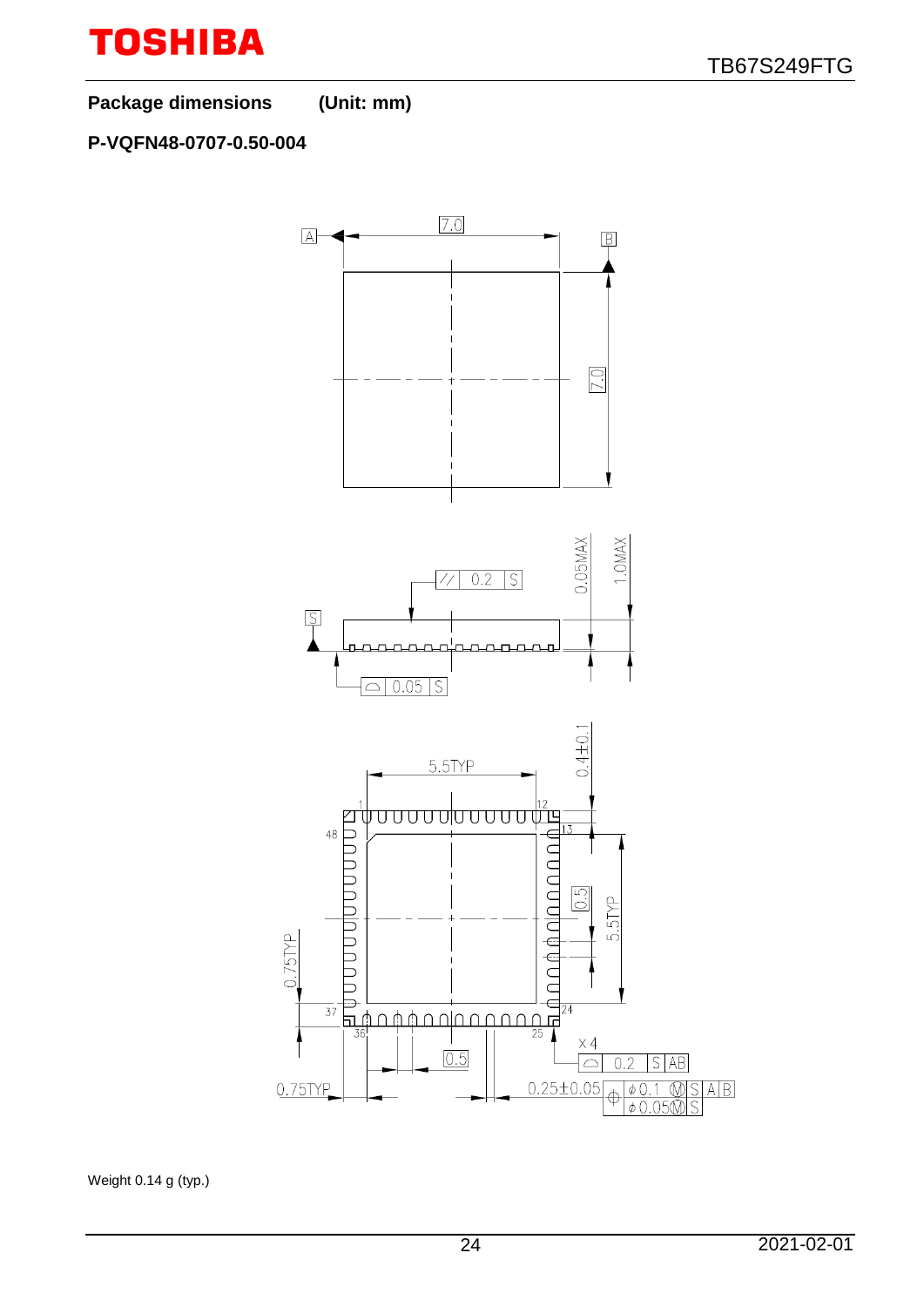## **Notes on Contents**

#### **1. Block Diagrams**

Some of the functional blocks, circuits, or constants in the block diagram may be omitted or simplified for explanatory purposes.

### **2. Equivalent Circuits**

The equivalent circuit diagrams may be simplified or some parts of them may be omitted for explanatory purposes.

#### **3. Timing Charts**

Timing charts may be simplified for explanatory purposes.

#### **4. Application Circuits**

The application circuits shown in this document are provided for reference purposes only. Thorough evaluation is required, especially at the mass production design stage.

Providing these application circuit examples does not grant a license for industrial property rights.

#### **IC Usage Considerations Notes on handling of ICs**

- [1] The absolute maximum ratings of a semiconductor device are a set of ratings that must not be exceeded, even for a moment. Do not exceed any of these ratings. Exceeding the rating(s) may cause the device breakdown, damage or deterioration, and may result injury by explosion or combustion.
- [2] Use an appropriate power supply fuse to ensure that a large current does not continuously flow in case of over current and/or IC failure. The IC will fully break down when used under conditions that exceed its absolute maximum ratings, when the wiring is routed improperly or when an abnormal pulse noise occurs from the wiring or load, causing a large current to continuously flow and the breakdown can lead smoke or ignition. To minimize the effects of the flow of a large current in case of breakdown, appropriate settings, such as fuse capacity, fusing time and insertion circuit location, are required.
- [3] If your design includes an inductive load such as a motor coil, incorporate a protection circuit into the design to prevent device malfunction or breakdown caused by the current resulting from the inrush current at power ON or the negative current resulting from the back electromotive force at power OFF. IC breakdown may cause injury, smoke or ignition. Use a stable power supply with ICs with built-in protection functions. If the power supply is unstable, the protection function may not operate, causing IC breakdown. IC breakdown may cause injury, smoke or ignition.
- [4] Do not insert devices in the wrong orientation or incorrectly. Make sure that the positive and negative terminals of power supplies are connected properly. Otherwise, the current or power consumption may exceed the absolute maximum rating, and exceeding the rating(s) may cause the device breakdown, damage or deterioration, and may result injury by explosion or combustion. In addition, do not use any device that is applied the current with inserting in the wrong orientation or incorrectly even just one time.
- [5] Carefully select external components (such as inputs and negative feedback capacitors) and load components (such as speakers), for example, power amp and regulator. If there is a large amount of leakage current such as input or negative feedback condenser, the IC output DC voltage will increase. If this output voltage is connected to a speaker with low input withstand voltage, overcurrent or IC failure can cause smoke or ignition. (The over current can cause smoke or ignition from the IC itself.) In particular, please pay attention when using a Bridge Tied Load (BTL) connection type IC that inputs output DC voltage to a speaker directly.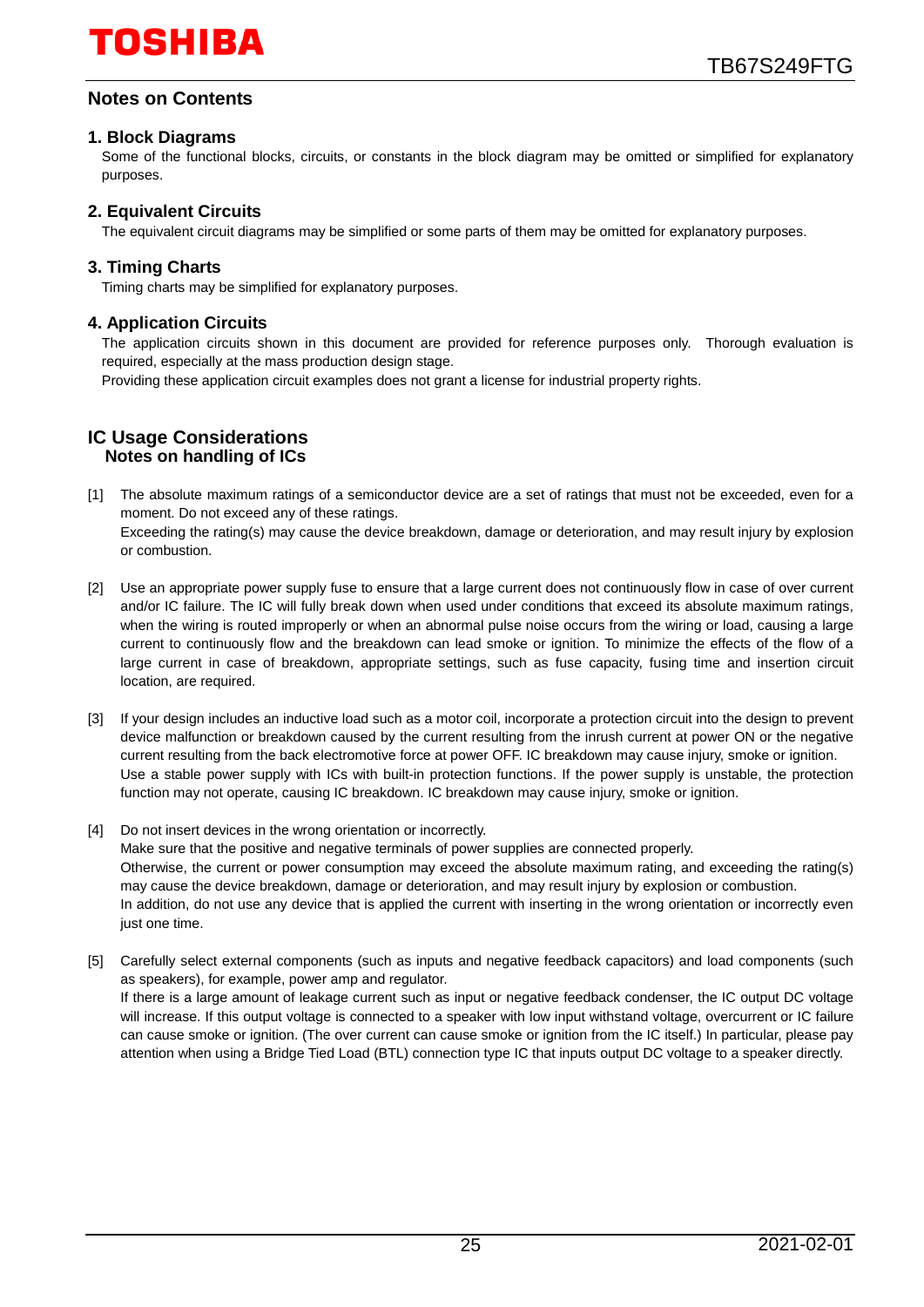### **Points to remember on handling of ICs**

#### (1) Over current Protection Circuit

Over current protection circuits (referred to as current limiter circuits) do not necessarily protect ICs under all circumstances. If the over current protection circuits operate against the over current, clear the over current status immediately.

Depending on the method of use and usage conditions, such as exceeding absolute maximum ratings can cause the over current protection circuit to not operate properly or IC breakdown before operation. In addition, depending on the method of use and usage conditions, if over current continues to flow for a long time after operation, the IC may generate heat resulting in breakdown.

(2) Thermal Shutdown Circuit

Thermal shutdown circuits do not necessarily protect ICs under all circumstances. If the thermal shutdown circuits operate against the over temperature, clear the heat generation status immediately.

Depending on the method of use and usage conditions, such as exceeding absolute maximum ratings can cause the thermal shutdown circuit to not operate properly or IC breakdown before operation.

#### (3) Heat Radiation Design

In using an IC with large current flow such as power amp, regulator or driver, please design the device so that heat is appropriately radiated, not to exceed the specified junction temperature (Ti) at any time and condition. These ICs generate heat even during normal use. An inadequate IC heat radiation design can lead to decrease in IC life, deterioration of IC characteristics or IC breakdown. In addition, please design the device taking into considerate the effect of IC heat radiation with peripheral components.

#### (4) Back-EMF

When a motor reverses the rotation direction, stops or slows down abruptly, a current flow back to the motor's power supply due to the effect of back-EMF. If the current sink capability of the power supply is small, the device's motor power supply and output pins might be exposed to conditions beyond absolute maximum ratings. To avoid this problem, take the effect of back-EMF into consideration in system design.